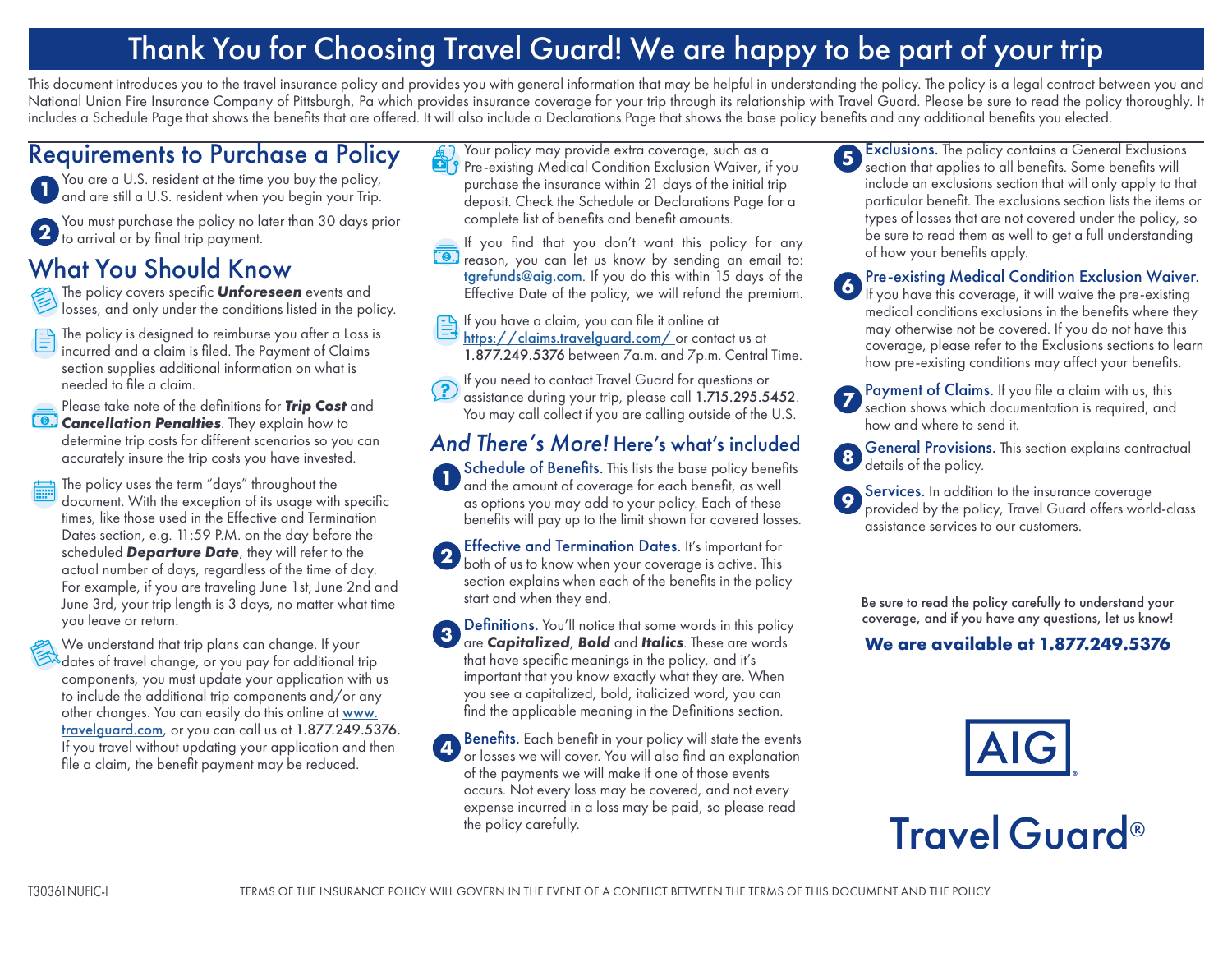

# Travel Guard®

# **ALL SEASON TRAVEL PLAN BEACH** POLICY OF INSURANCE

Product Code: 940101 NY 09/21



## **Assistance Services**

*The following non-insurance services are provided by Travel Guard.*

• Travel Medical Assistance • Worldwide Travel Assistance • Concierge Services • Pet Return Service • Vehicle Return Assistance •Roadside Assistance (*Provided by Quest Towing Services, LLC.* \$100 per vehicle)

## **PART 1**

## **STATE AND PRIVACY NOTICE**

This document is only applicable to residents of New York. If you are from any other state, [click here](https://webservices.travelguard.com/Product/FileRetrieval.aspx?CountryCode=US&StateCode=AL&ProductCode=940101&PlanCode=NW&FileType=PROD_PLAN_GM) to find your state-specific Policy, or call Travel Guard at 1.877.249.5376. To view and print a copy of our privacy notice, please visit: [www.travelguard.com/default/privacynotice.aspx](http://www.travelguard.com/default/privacynotice.aspx)

## NATIONAL UNION FIRE INSURANCE COMPANY OF PITTSBURGH, PA

Executive Offices: 1271 Ave of the Americas Floor 37, New York, NY 10020-1304 (212) 458-5000 (a capital stock company, herein referred to as the Company)

## **INDIVIDUAL TRAVEL PROTECTION POLICY**

## **IMPORTANT**

This coverage is valid only if the appropriate cost has been paid. Please keep this document as your record of coverage under the plan.

## **Refund Schedule**

Premium refund will be calculated by taking the number of days remaining in the coverage period divided by the number of total days of coverage (coverage effective date to return date), multiplied by 90% of the written premium. 10% of the written premium will be considered fully earned upon receipt.

## **PLEASE READ THIS DOCUMENT CAREFULLY!**

This Policy is issued in consideration of your application and payment of the premium due. This Policy describes all of the travel insurance benefits underwritten by National Union Fire Insurance Company of Pittsburgh, Pa., 1271 Ave of the Americas Floor 37, New York, NY 10020-1304 (herein referred to as the Company).

This Policy is a legal contract between the *Insured* and the Company. It is important that you read your Policy carefully. Please refer to the *Schedule* or and *Declarations Page*. It provides you with specific information about the insurance you purchased.

> The President and Secretary of the National Union Fire Insurance Company of Pittsburgh, Pa. witness this Policy.

> > 1

President Secretary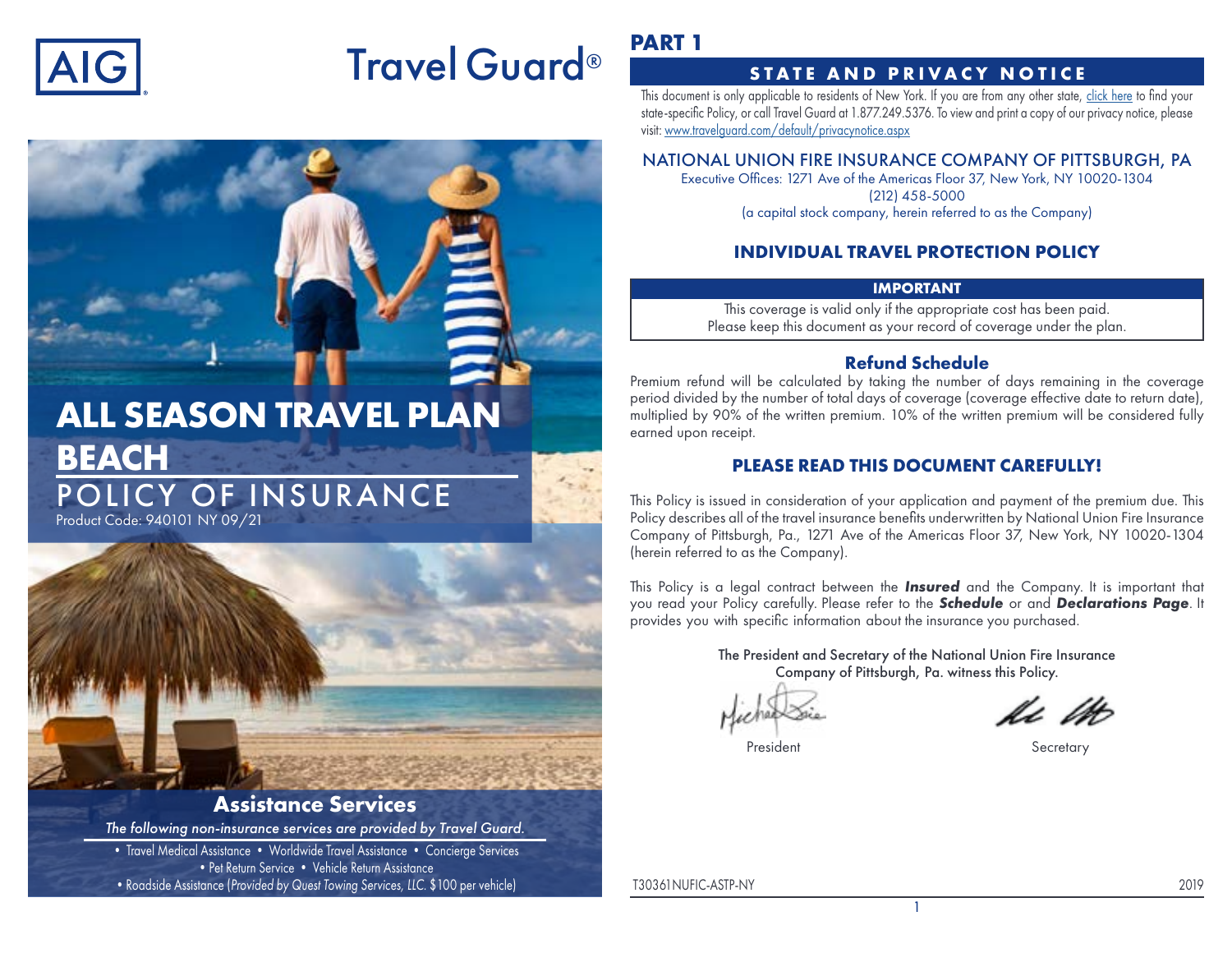## **SCHEDULE OF BENEFITS**

Trip Cancellation and Trip Interruption coverage apply on a per-booking basis. All other benefits are per-person

#### **Maximum Limit**

| Per-item restrictions apply, see benefit wording for details. |  |
|---------------------------------------------------------------|--|
|                                                               |  |
|                                                               |  |
|                                                               |  |

## **Extra Coverage**

*The following is included at no additional cost if the policy is purchased within 21 days of Initial Trip Payment.*

Pre-Existing Medical Conditions Exclusion Waiver Provides coverage otherwise excluded due to pre-existing medical conditions ہ / T30361NUFIC-PXW-2-NY

## **For Questions or Information, Contact:**

$$
\bigotimes \text{www. TravelGuard.com} \xrightarrow{\left(\begin{matrix} \begin{matrix} 1 \\ 1 \end{matrix} \right)} 1.877.249.5376
$$

Or call National Union Fire Insurance Company of Pittsburgh, Pa. (an AIG Company) at: 1.212.458.5000

The Insurer shall not be deemed to provide cover and the Insurer shall not be liable to pay any claim or provide any benefit hereunder to the extent that the provision of such cover, payment of such claim or provision of such benefit would expose the Insurer, its parent company or its ultimate controlling entity to any sanction, prohibition or restriction under United Nations resolutions or the trade or economic sanctions, laws or regulations of the European Union or the United States of America.

## **TABLE OF CONTENTS**

| EFFECTIVE AND TERMINATION DATES |
|---------------------------------|
| <b>GENERAL EXCLUSIONS</b>       |
| <b>BENFFITS</b>                 |
| <b>DEFINITIONS</b>              |
| PAYMENT OF CLAIMS               |
| <b>GENERAL PROVISIONS</b>       |
|                                 |

## **SECTION I EFFECTIVE AND TERMINATION DATES**

#### **WHEN COVERAGE BEGINS**

#### **Pre-Departure Benefits**

Trip Cancellation coverages are effective at 12:01 A.M. *Standard Time* on the date following payment to the *Company* or the *Company's* authorized representative of the required cost.

#### **Post-Departure Benefits**

Rental Vehicle Damage Coverage is effective when the *Insured* signs the rental agreement and takes possession of the rental vehicle provided the required cost has been paid on or before the date and time the rental agreement has been signed.

#### All other coverages will begin on the later of:

(a) 12:01 A.M. *Standard Time* on the scheduled *Departure Date* shown on the travel documents; or (b) the date and time the *Insured* starts his/her *Trip.*

#### **WHEN COVERAGE ENDS**

#### **Pre-Departure Benefits**

Trip Cancellation coverages end on the earlier of: (a) the cancellation of the *Insured's Trip*; or (b) 11:59 P.M. on the day before the scheduled *Departure Date*.

#### **Post-Departure Benefits**

Rental Vehicle Damage Coverage will end the earlier of: (a) the vehicle's return to the rental agency; or (b) 11:59 P.M. on the *Rental Return Date*.

- All other coverages end on the earliest of:
- (a) the *Insured's* arrival at the *Return Destination*, even if this occurs earlier than the scheduled *Return Date*; or
- (b) the scheduled *Return Date*; or
- (c) the *Insured's* arrival at the *Destination* on a one-way *Trip*; or
- (d) the date listed as the return date by the *Insured* on the application.

#### **Extension of Coverage – Early Departure:**

All coverages except Trip Cancellation will begin up to 2 days prior to the originally scheduled *Departure Date* if, due to any of the *Unforeseen* events listed in Trip Cancellation, Trip Interruption or Trip Delay:

- (a) the *Insured* changes the *Departure Date* to an earlier date; and/or
- (b) the *Insured* changes the location of departure.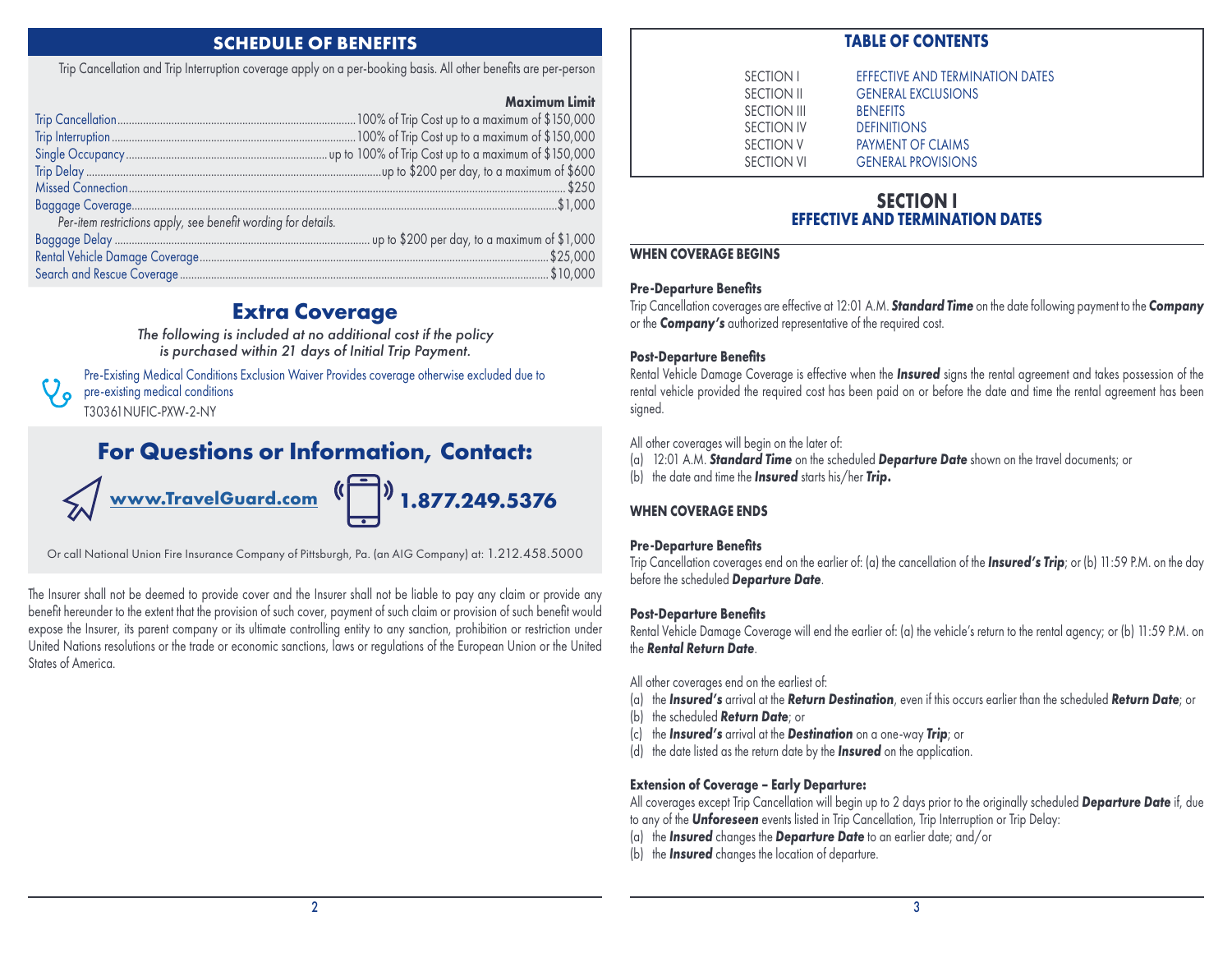This extension of coverage will begin on the date and time the *Insured* begins travel. Benefits will terminate as shown in "When Coverage Ends: Post Departure Benefits" above.

## **SECTION III BENEFITS**

#### **Extension of Coverage – Late Return:**

All coverages except Trip Cancellation will be extended, if:

- (a) the *Insured's* entire *Trip* is covered by the plan; and
- (a) the *Insured's* return is delayed by any of the *Unforeseen* events listed in Trip Cancellation, Trip Interruption or Trip Delay.
- This extension of coverage will end on the earlier of:
- (a) the date the *Insured* reaches his/her *Return Destination*; or
- (b) 7 days after the date the *Trip* was scheduled to be completed.

If, due to restrictions by a *Common Carrier* or a *Physician*, the *Insured* cannot return home before this extension ends, coverage will be extended for an additional 30 days, or until the first time such restrictions are removed (whichever is earlier), and will remain effective while the *Insured* travels to the *Return Destination*.

**Extension of Coverage – Baggage Coverage:** Baggage Coverage is extended if the *Insured's Baggage* is in the charge of a *Common Carrier* and delivery is delayed. This extension will terminate when the *Common Carrier* delivers the property to the *Insured*, or when the *Common Carrier* documents the property as lost. This extension does not apply to the Baggage Delay benefits.

## **SECTION II GENERAL EXCLUSIONS**

In addition to any applicable benefit-specific exclusions, the following exclusions apply to all losses and all benefits. Unless otherwise shown below, these exclusions apply to the *Insured*, *Traveling Companion*, *Family Member, Host at Destination*, *Business Partner* or *Service Animal.* This Policy does not cover any loss for, caused by or resulting from:

- (a) any loss that occurs at a time when the applicable benefit is not in effect, as outlined in the Effective and Termination Dates section; or
- (b) war or act of war, whether declared or not; or
- (c) participation in a felony, *Riot* or insurrection; or
- (d) alcoholism and drug addiction; or
- (e) any *Trip* taken by the *Insured* or *Traveling Companion* outside the advice of a *Physician*; or
- (f) the release, escape, or dispersal of: nuclear or radioactive contamination; pathogenic, poisonous biological or chemical materials.

## **EXCESS INSURANCE LIMITATION**

The insurance provided by this Policy for all coverages except Rental Vehicle Damage Coverage shall be in excess of all other valid and collectible insurance or indemnity. If at the time of the occurrence of any *Loss* payable under this Policy there is other valid and collectible insurance or indemnity in place, the *Company* shall be liable only for the excess of the amount of *Loss*, over the amount of such other insurance or indemnity.

## **TRIP CANCELLATION**

The *Company* will pay a benefit to reimburse the *Insured* for covered expenses up to the Maximum Limit shown in the *Schedule* or *Declarations Page*, if an *Insured* cancels his/her *Trip* due to any of the following *Unforeseen* events:

- (a) *Sickness, Injury*, or death of an *Insured*, *Family Member, Traveling Companion*, *Service Animal,* or *Business Partner. Sickness* or *Injury* must be certified by a *Physician*;
	- (1) *Sickness* or *Injury* of an *Insured*, *Traveling Companion*, *Family Member* traveling with the *Insured*, or *Service Animal* which results in medically imposed travel restrictions as certified by a *Physician* at the time of *Loss*;
	- (2) *Sickness* or *Injury* of a *Family Member* not traveling with the *Insured* must be because their condition is life-threatening or because they require the *Insured's* immediate care;
	- (3) *Sickness* or *Injury* of the *Business Partner* must be so disabling as to reasonably cause the *Insured* to cancel the *Trip* to assume daily management of the business;
- (b) the *Insured* or *Traveling Companion* is hijacked, quarantined, subpoenaed, required to serve on a jury, or required to appear as a witness in a legal action; provided the *Insured* or *Traveling Companion* is not a party to the legal action or appearing as a law enforcement officer;
- (c) the *Insured*, *Traveling Companion*, *Host at Destination*, or *Family Member* is called to active military service or as a reservist, or military leave is revoked or reassigned. The military leave for the dates of travel must be approved prior to the effective date of coverage;
- the *Insured* or *Traveling Companion* (or, if the *Insured* is a *Child*, the *Insured's* parent or legal guardian), is involuntarily terminated or laid off from their employment. The termination notice must occur at least 30 days after the Insured's effective date of coverage. The employee must have been an active employee with the same employer for at least 1 continuous year. This provision is not applicable to temporary employment, seasonal employment, independent contractors or self-employed persons;
- (e) the *Insured* (or, if the *Insured* is a *Child*, the *Insured's* parent or legal guardian), has an involuntary employerinitiated transfer of 100 or more miles which requires the *Insured's Primary Residence* to be relocated; provided that he or she has been an active employee with the same employer for at least 1 continuous year. Notification of the transfer by the employer to the *Insured* must occur after the effective date of coverage;
- (f) the *Insured's* or *Traveling Companion's Primary Residence* is made *Uninhabitable*, or the *Destination* is made *Uninhabitable* or *Inaccessible*, by *Natural Disaster* (other than a hurricane), fire, vandalism, or burglary;
- (g) a named hurricane making the *Insured's Primary Residence Uninhabitable*, or making the *Destination Inaccessible* or *Uninhabitable*. Coverage for a hurricane applies only if insurance was purchased prior to the tropical storm first being upgraded to a hurricane. The *Company* will only pay the benefits for *Losses* occurring within 30 days after the named hurricane makes the *Insured's Destination Uninhabitable* or *Inaccessible*;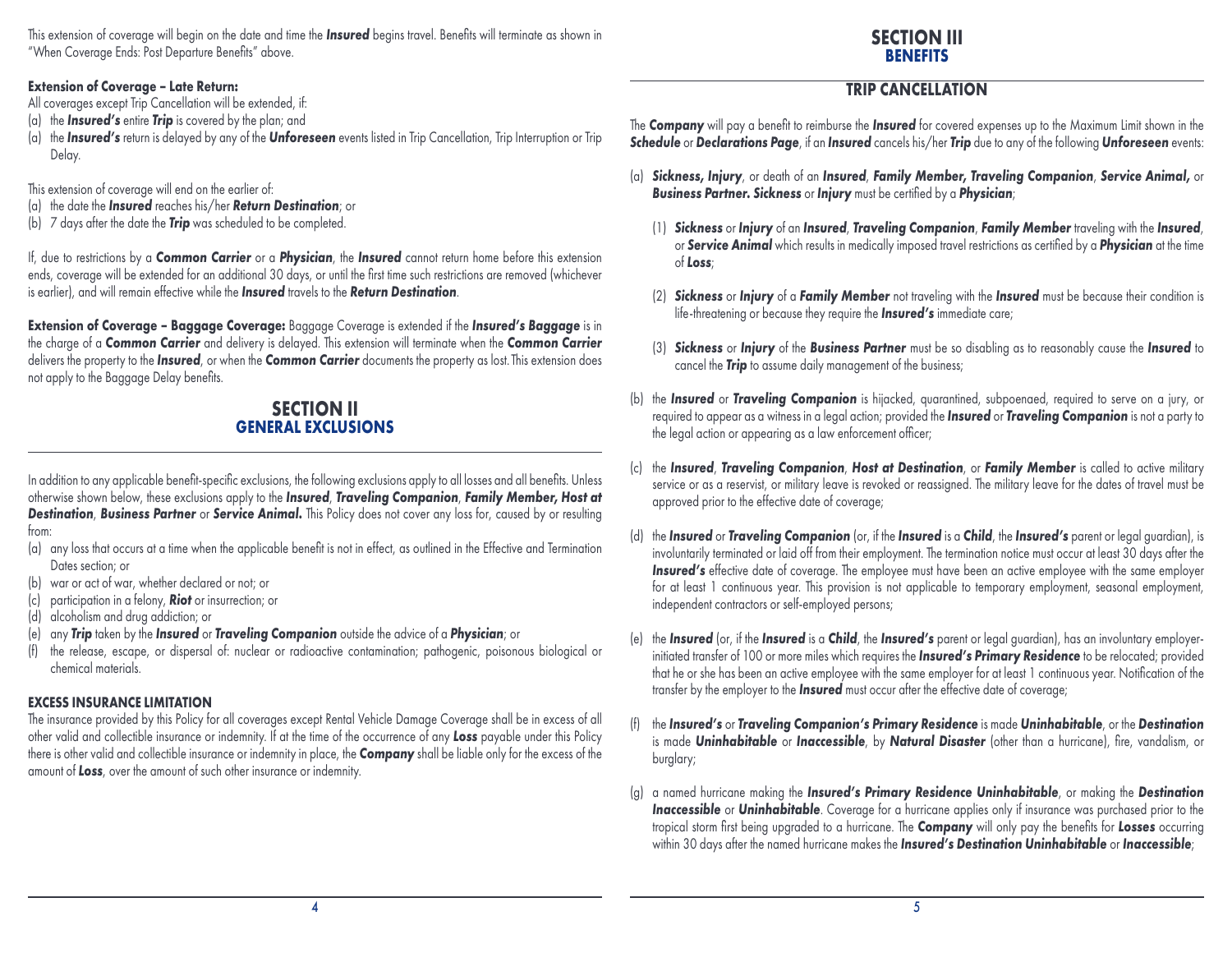- (h) the *Insured* or *Traveling Companion* is delayed due to a traffic accident while en route to the *Insured's* **Destination**. The traffic accident must be substantiated by a police report;
- (i) the *Insured* or *Traveling Companion* is required to work during his/her scheduled Trip. He/she must provide proof of requirement to work, such as a notarized statement signed by an officer of his/her employer. In the situation of self-employment, proof of self-employment and a notarized statement confirming that the *Insured* is unable to travel due to his or her job obligations will be required. The *Insured* or *Traveling Companion* must be employed by the company at the time the Policy is purchased, and must have vacation approved for the dates of travel prior to the effective date of coverage;
- the *Insured* or *Traveling Companion* is a full-time teacher, other full-time employee, or a student at a primary or secondary school and is required to complete an extended school year that falls on or beyond the *Departure Date*.
- (k) the *Insured* or *Traveling Companion* is required to take an academic examination on a date that has been fixed after the effective date of coverage, and the date falls during the *Trip*;
- the *Insured's* required participation in a scholastic sporting, theatrical, or musical event on a date that has been fixed after the Trip Cancellation coverage effective date and falls during the *Trip*. This requirement must be documented in writing by a school representative;
- (m) the *Insured* or *Traveling Companion* has *Complications of Pregnancy* or a *Normal Pregnancy or Childbirth*. The onset of these conditions must occur after the *Insured's* effective date of coverage and must be verified by medical records;
- (n) the *Insured* or a *Traveling Companion* is the victim of a *Felonious Assault* within 10 days prior to the *Departure Date*;
- (o) *Mental or Emotional Disorders* of an *Insured* or *Traveling Companion* requiring inpatient hospitalization for 5 or more consecutive days which results in medically imposed travel restrictions as certified by a *Physician* at the time of *Loss;*
- (p) the *Insured*, *Traveling Companion* or *Family Member* is confined in an inpatient rehabilitation facility for the purpose of overcoming addiction within 30 days prior to scheduled *Departure Date*;
- (q) *Strike* causing cancellation or delay of the *Insured's* pre-arranged travel services;
- **Inclement Weather** causing cancellation or delay of the **Insured's Trip**;
- (s) a *Terrorist Incident* in a *City* listed on the *Insured's* itinerary within 30 days of the *Insured's* scheduled arrival;
- (t) mechanical/equipment failure of a *Common Carrier* which results in a delay of the *Insured's Trip* for at least 72 consecutive hours.

**Trip Cancellation Benefits:** The *Company* will pay a benefit to reimburse the *Insured* for any of the following applicable expenses, up to the Maximum Limit shown in the *Schedule* or *Declarations Page*, for *Trips* that are canceled prior to the scheduled *Departure Date* due to any of the *Unforeseen* events listed above.

- (a) *Cancellation Penalties* for *Unused* travel arrangements; and
- (b) *Travel Supplier* change fees; and
- (c) the cost of re-depositing frequent traveler awards utilized for the *Trip.*

There is no coverage for the increased cost of a reservation if the *Insured* changes the *Trip* dates.

The amount reimbursed will not exceed the *Trip Cost*.

#### **Trip Cancellation Exclusions**

In addition to the General Exclusions, the following exclusions apply to the Trip Cancellation benefit. Unless otherwise specified below, these exclusions apply to the *Insured*, *Traveling Companion*, *Family Member*, *Business*  **Partner**, and **Service Animal**. This benefit will not cover any loss for, caused by, or resulting from:

- (a) intentionally self-inflicted *Injury*, suicide, or attempted suicide of the *Insured*; or
- (b) the *Insured* or *Traveling Companion* traveling for the purpose of securing medical treatment; or
- (c) elective abortion. However, *Complications of Pregnancy* are not excluded; or
- (d) costs for the *Trip* paid using loyalty rewards points, frequent travel miles, or other non-monetary redeemable points or rewards through similar programs; or
- (e) maintenance/exchange/membership/association fees for timeshare reservations; or
- (f) trip payments that are insured under a different policy; or
- (g) payments made for this policy and any other insurance; or
- (h) *Pre-Existing Medical Conditions*.

## **TRIP INTERRUPTION**

The *Company* will pay a benefit to reimburse the *Insured* for covered expenses, up to the Maximum Limit shown in the *Schedule* or *Declarations Page*, if an *Insured* is unable to continue on his/her *Trip* due to any of the following *Unforeseen* events:

- (a) *Sickness*, *Injury*, or death of an *Insured*, *Family Member*, *Traveling Companion*, *Service Animal,* or *Business Partner*. *Sickness* or *Injury* must be certified by a *Physician*;
	- (1) *Sickness* or *Injury* of an *Insured*, *Traveling Companion*, *Family Member* traveling with the *Insured*, or *Service Animal* which results in medically imposed travel restrictions as certified by a *Physician* at the time of *Loss*;
	- (2) *Sickness* or *Injury* of a *Family Member* not traveling with the *Insured* must be because their condition is life-threatening or because they require the *Insured's* immediate care;
	- (3) *Sickness* or *Injury* of the *Business Partner* must be so disabling as to reasonably cause the *Insured* to interrupt the *Trip* to assume daily management of the business;
- (b) the *Insured* or *Traveling Companion* is hijacked, quarantined, subpoenaed, required to serve on a jury, or required to appear as a witness in a legal action provided the *Insured* or a *Traveling Companion*; is not a party to the legal action or appearing as a law enforcement officer;
- (c) the *Insured*, *Traveling Companion*, *Host at Destination*, or *Family Member* is called to active military service or as a reservist, or military leave is revoked or reassigned. The military leave for the dates of travel must be approved prior to the effective date of coverage;
- (d) the *Insured's* or *Traveling Companion's Primary Residence* is made *Uninhabitable*, or the *Destination* is made *Uninhabitable* or *Inaccessible*, by *Natural Disaster* (other than a hurricane), fire, vandalism, or burglary;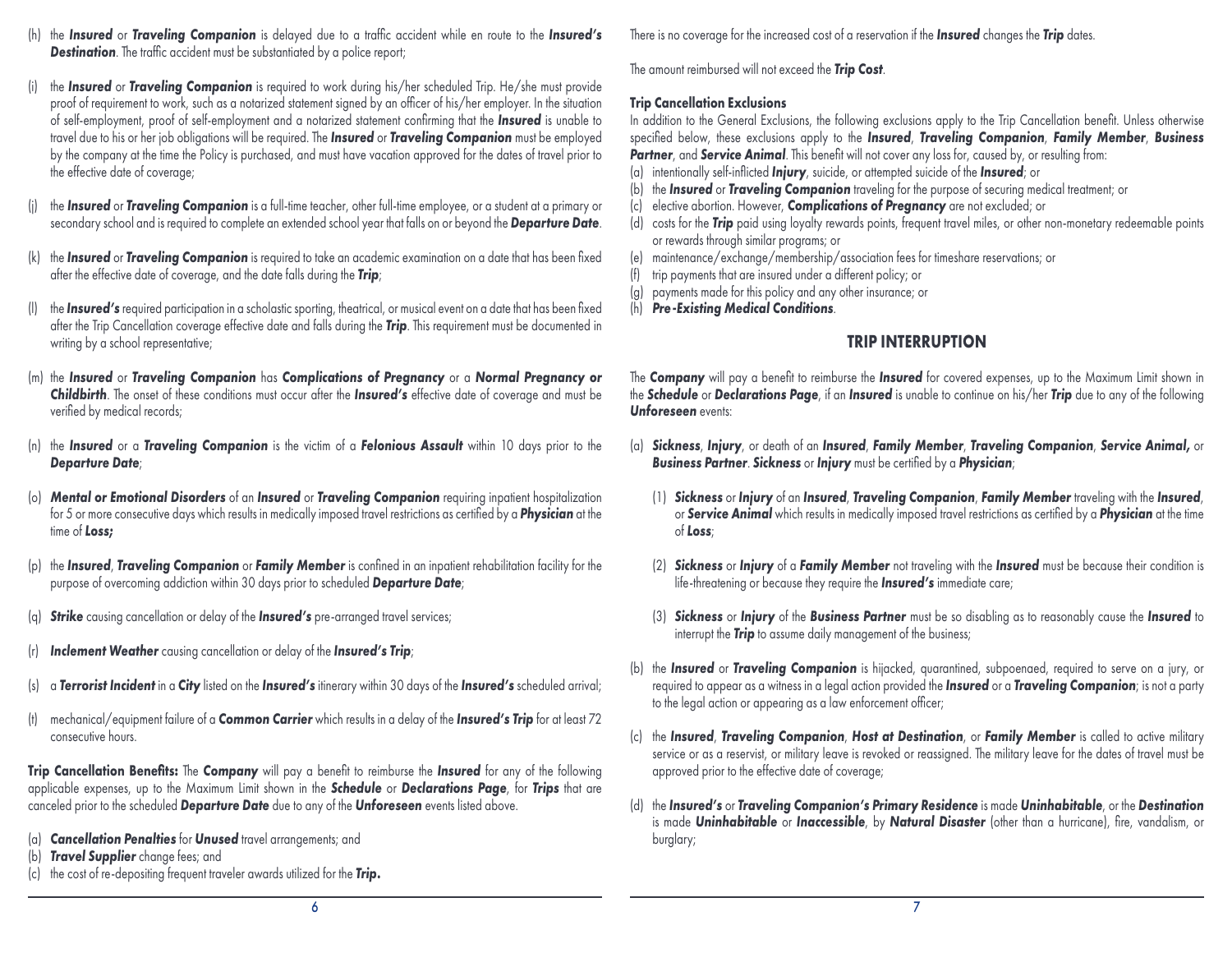- (e) a named hurricane making the *Insured's Primary Residence Uninhabitable*, or making the *Destination*  **Inaccessible** or **Uninhabitable**. Coverage for a hurricane applies only if insurance was purchased prior to the tropical storm first being upgraded to a hurricane. The *Company* will only pay the benefits for *Losses* occurring within 30 days after the named hurricane makes the *Insured's Destination Uninhabitable* or *Inaccessible*;
- (f) the *Insured* or *Traveling Companion* is delayed due to a traffic accident while en route to the *Insured's* **Destination**. The traffic accident must be substantiated by a police report;
- (g) the *Insured* will be attending a *Family Member's* or surrogate mother's *Childbirth*. The pregnancy must occur after the effective date of coverage and must be verified by medical records;
- (h) the *Insured* or *Traveling Companion* has *Complications of Pregnancy* or a *Normal Pregnancy or Childbirth*. The onset of these conditions must occur after the *Insured's* effective date of coverage and must be verified by medical records;
- (i) the *Insured* or a *Traveling Companion* is the victim of a *Felonious Assault* during the *Trip;*
- (j) *Mental or Emotional Disorders* of an *Insured* or *Traveling Companion* requiring inpatient hospitalization for 5 or more days which results in medically imposed travel restrictions as certified by a *Physician* at the time of *Loss*;
- (k) the *Insured*, *Traveling Companion* or *Family Member* is confined in an inpatient rehabilitation facility for the purpose of overcoming addiction while on the *Trip*;
- **Strike** causing cancellation or delay of the **Insured's** pre-arranged travel services;
- (m) *Inclement Weather* causing cancellation or delay of the *Insured's Trip*;
- (n) a *Terrorist Incident* in a *City* listed on the *Insured's* itinerary within 30 days of the *Insured's* scheduled arrival;
- (o) mechanical/equipment failure of a *Common Carrier* which results in a delay of the *Insured's Trip* for at least 72 consecutive hours.

**Trip Interruption Benefits:** The *Company* will pay a benefit to reimburse the *Insured* for any of the following applicable expenses, up to the Maximum Limit shown in the *Schedule* or *Declarations Page*, for *Trips* that are interrupted due to any of the *Unforeseen* events listed above:

- (a) *Cancellation Penalties* for *Unused* travel arrangements, and
- (b) additional transportation expenses incurred by the *Insured* (not to exceed the same class as the *Insured's* original ticket or the cost of economy airfare, less any refunds paid or payable) for travel by the most direct route to:
	- (1) the *Return Destination*; or
	- (2) the *Insured's Destination*, or to a place where the *Insured* can continue their *Trip*.

#### **Trip Interruption Exclusions:**

In addition to the General Exclusions, the following exclusions apply to the Trip Interruption benefit. Unless otherwise specified below, these exclusions apply to the *Insured*, *Traveling Companion*, *Family Member*, *Business Partner*, and *Service Animal*. This benefit does not cover any loss for, caused by, or resulting from:

- (a) intentionally self-inflicted *Injury*, suicide, or attempted suicide of the *Insured*; or
- (b) elective abortion. However, *Complications of Pregnancy* are not excluded; or
- (c) the *Insured's* participation in *Adventure Activities, Extreme Activities*, or *Dangerous Activities*, except as a spectator; or
- (d) costs for the *Trip* paid using loyalty rewards points, frequent travel miles, or other non-monetary redeemable points or rewards through similar programs; or
- (e) maintenance/exchange/membership/association fees for timeshare reservations; or
- (f) trip payments that are insured under a different policy; or
- (g) payments made for this policy and any other insurance; or
- (h) *Pre-Existing Medical Conditions*.

## **SINGLE OCCUPANCY BENEFIT**

The *Company* will pay a benefit to reimburse the *Insured*, up to the Single Occupancy Maximum Limit shown in the *Schedule* or *Declarations Page*, for the additional costs charged by the *Travel Supplier* for the *Trip* as a result of a change in the per-person occupancy rate if a person booked to share accommodations with the *Insured* has his or her *Trip* cancelled or interrupted due to any of the *Unforeseen* events shown in the Trip Cancellation or Trip Interruption section, and the *Insured* does not cancel or interrupt. The Trip Cancellation and/or Trip Interruption exclusions will also apply to this benefit.

## **SPECIAL NOTIFICATION OF CLAIM**

The *Insured* must notify the *Travel Supplier* within 72 hours or as soon as reasonably possible in the event of a Trip Cancellation or Interruption claim. The *Company* will not pay for any additional penalty charges incurred that would not have been imposed had the *Insured* notified the *Travel Supplier* within the specified period. If the *Insured* is unable to provide cancellation notice within the required timeframe, the *Insured* must provide proof of the circumstance that prevented timely notification.

## **TRIP DELAY**

The *Company* will pay a benefit to reimburse the *Insured* up to the Maximum Limit shown in the *Schedule* or *Declarations Page* for *Reasonable Additional Expenses* until travel becomes possible to the originally scheduled *Destination* if the *Insured's Trip* is delayed. If the *Insured* is separated from their *Baggage* during the trip delay, the *Company* will also reimburse the *Insured* for *Necessary Personal Effects*.

The **Insured's Trip** must be delayed 5 or more consecutive hours due to a cancellation or delay for one of the *Unforeseen* events listed below which prevents the *Insured* from reaching his/her intended *Destination*:

- (a) the *Insured* being delayed due to a traffic accident while en route to a departure as substantiated by a police report;
- (b) the *Insured's* or *Traveling Companion's* lost or stolen passports, travel documents, or money;
- (c) the *Insured* or *Traveling Companion* is quarantined;
- (d) *Natural Disaster*;
- (e) *Injury, Sickness*, or death of the *Insured* or *Traveling Companion*;
- (f) *Civil Disorder*;
- (g) hijacking;
- (h) *Common Carrier* delay.

This benefit is payable for only one delay per *Insured*, per *Trip*.

If the *Insured* incurs more than one delay in the same *Trip*, the *Company* will reimburse the *Insured* for the delay with the largest benefit up to the Maximum Limit shown in the *Schedule* or *Declarations Page*.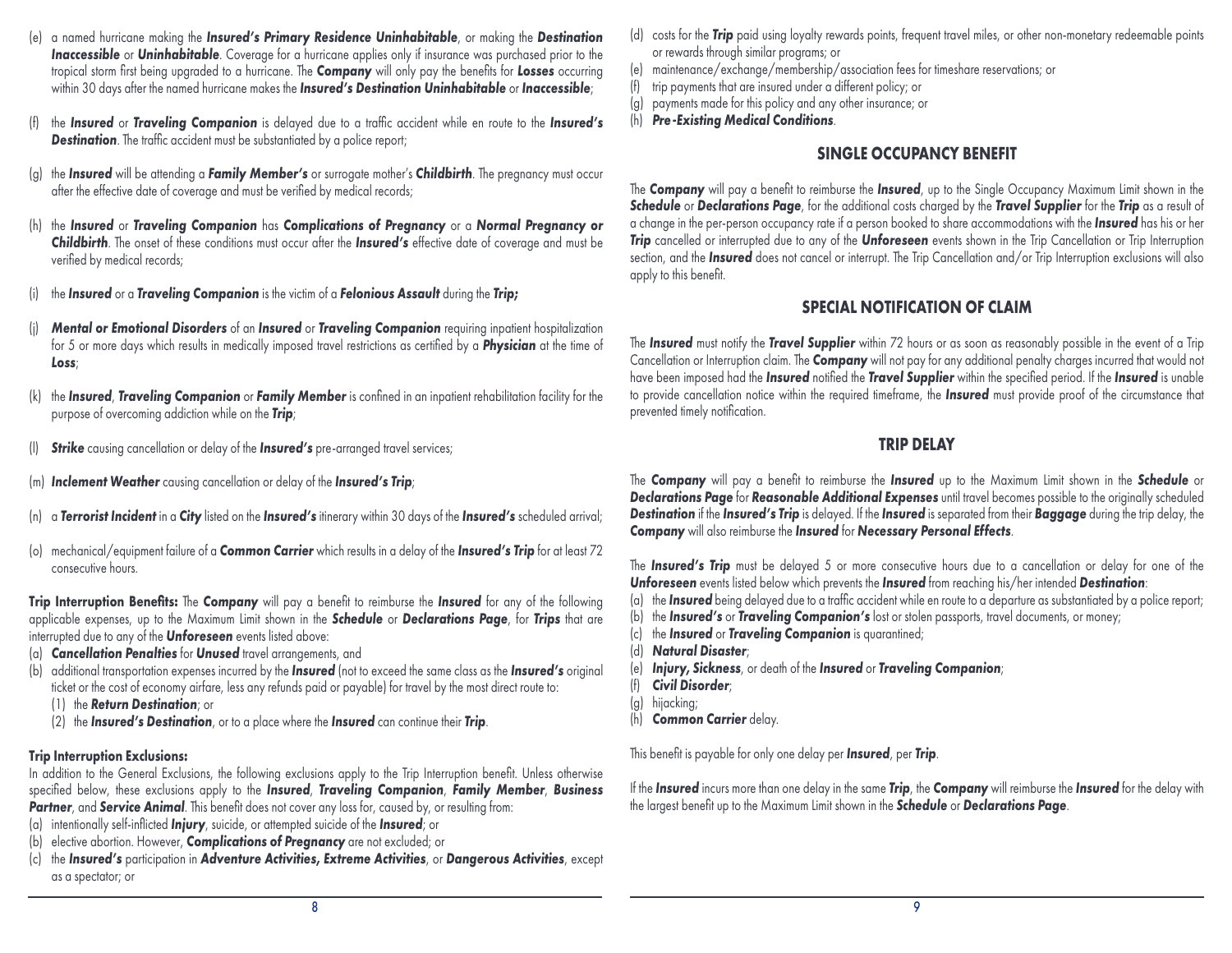## **MISSED CONNECTION**

If, while on a *Trip*, the *Insured* misses a departure resulting from a delay of the *Insured's* scheduled *Common Carrier* transportation due to *Inclement Weather* or *Common Carrier* delay, the *Company* will pay a benefit to reimburse the *Insured* up to the Maximum Limit shown in the *Schedule* or *Declarations Page* for:

(a) additional transportation expenses incurred by the *Insured* to join the departed *Trip*; and

(b) *Cancellation Penalties* for missed portions of the *Trip*.

This benefit does not apply if the *Insured's* domestic travel arrangements allow less than 1 hour between connections, or the *Insured's* international travel arrangements allow less than 2 hours between connections.

## **BAGGAGE COVERAGE**

The *Company* will pay a benefit to reimburse the *Insured* up to the Maximum Limit shown in the *Schedule* or *Declarations Page* and subject to the special limitations shown below, for loss, theft or damage to the *Insured's Baggage* during the *Insured's Trip*. The *Company* will also pay for fees incurred to ship the *Insured's Baggage* to the *Insured's* location if the lost items are recovered. Benefits are payable only after satisfaction of the *Deductible* shown in the *Schedule* or *Declarations Page*.

## **Special Limitations:**

- The *Company* will reimburse the *Insured* up to:
- (a) \$500 for the first item; and
- (b) \$250 for each subsequent item; and
- (c) \$500 aggregate on all *Losses* to:
	- (1) jewelry, watches, and furs; and
	- (2) electronic devices, including but not limited to: personal computers, cameras and camera equipment, camcorders, cell phones, smartphones, portable music players, tablet devices, and other wireless handheld devices.

Items over \$150 must be accompanied by original receipts. If receipts are not provided, the maximum amount payable will be \$150.

- The *Company* will pay the lesser of:
- (a) the original purchase price of the item; or
- (b) the cost to repair the item.

In the event of a *Loss* to a pair or set of items, the *Company* will pay the lesser of:

(a) the cost to repair or purchase the individual item(s) needed to complete the set or pair; or

(b) the original purchase price of the set or pair.

In the event of a *Loss* of the *Insured's* prescription medication, the *Company* will reimburse the *Insured* only for the cost to replace the amount of prescriptions drugs that were lost, stolen, or damaged. The prescribing *Physician* must authorize the replacement and it must be legally permissible to replace the prescription at the *Insured's* location.

The Baggage Coverage Maximum Limit shown in the *Schedule* or *Declarations Page* also includes:

- (a) *Losses* due to unauthorized use of the *Insured's* credit cards if they are lost or stolen during the *Trip*. However, this benefit will not apply if the *Insured* has failed to comply with all requirements imposed by the issuing credit card companies.
- (b) the cost to replace the *Insured's* passport or visa if it is lost, stolen or damaged during the *Trip*. The loss, theft or damage must be documented by a police report.

The *Insured* must: (a) report theft *Losses* to police or other local authorities as soon as possible; and (b) send sworn proof of *Loss* as soon as possible from date of *Loss*; and (c) take reasonable steps to protect his/her *Baggage* from further damage and make necessary and reasonable temporary repairs. The *Company* will reimburse the *Insured* for those expenses, but will not pay for further damage if the *Insured* fails to protect his/her *Baggage*.

## **BAGGAGE DELAY**

The *Company* will pay a benefit to reimburse the *Insured* for the purchase of *Necessary Personal Effects* up to the Maximum Limit shown in the *Schedule* or *Declarations Page*, if the *Insured's Baggage* is delayed or misdirected by the *Common Carrier* for more than 12 hours while on a *Trip*.

Incurred expenses must be accompanied by receipts.

This benefit does not apply if *Baggage* is delayed after the *Insured* has reached their *Return Destination*.

## **Baggage Coverage Exclusions**

In addition to the General Exclusions, the following exclusions apply to the Baggage Coverage benefit. No benefits will be paid for:

- (a) loss caused by animals, rodents, insects or vermin; or
- (b) loss of, or damage to, bicycles (except when checked with a *Common Carrier*); or
- (c) loss of, or damage to, motor vehicles; or
- (d) loss of, or damage to, artificial prosthetic devices, false teeth, any type of eyeglasses, sunglasses, contact lenses, or hearing aids; or
- (e) loss of, or damage to, keys, notes, securities, accounts, deeds, food stamps, bills, or other evidences of debt, money, stamps, stocks and bonds, postal or money orders, and tickets; or
- (f) loss of, or damage to, property shipped as freight, or shipped prior to the *Departure Date* or
- (g) loss of, or damage to, contraband; or
- (h) loss of, or damage to, items seized by any government official or customs official; or
- (i) damage caused by any process of repair; or
- (j) loss resulting from defective materials or craftsmanship; or
- (k) damage caused by radioactive contamination; or
- (l) loss resulting from mysterious disappearance; or
- (m) loss resulting from normal wear and tear or deterioration; or
- (n) any loss that occurs on a *Trip* with a *Destination* less than 100 miles from the *Insured's Primary Residence*, or on a *Trip* that is not overnight in length.

## **RENTAL VEHICLE DAMAGE COVERAGE**

The *Company* will pay a benefit to reimburse the *Insured* up to the Maximum Limit shown in the *Schedule* or *Declarations Page* and subject to the *Deductible* if if an *Insured's* rented vehicle is damaged while on a *Trip* due to collision, vandalism, windstorm, fire, hail or flood while in his/her possession. Payment will be made for the lesser of:

- (a) the cost of repairs and rental charges imposed by the rental company while the vehicle is being repaired (i.e. "loss of use" charges); or
- (b) the *Actual Cash Value* of the vehicle;

Coverage is provided to the *Insured* and *Traveling Companion*, if both are licensed drivers and are listed on the rental agreement.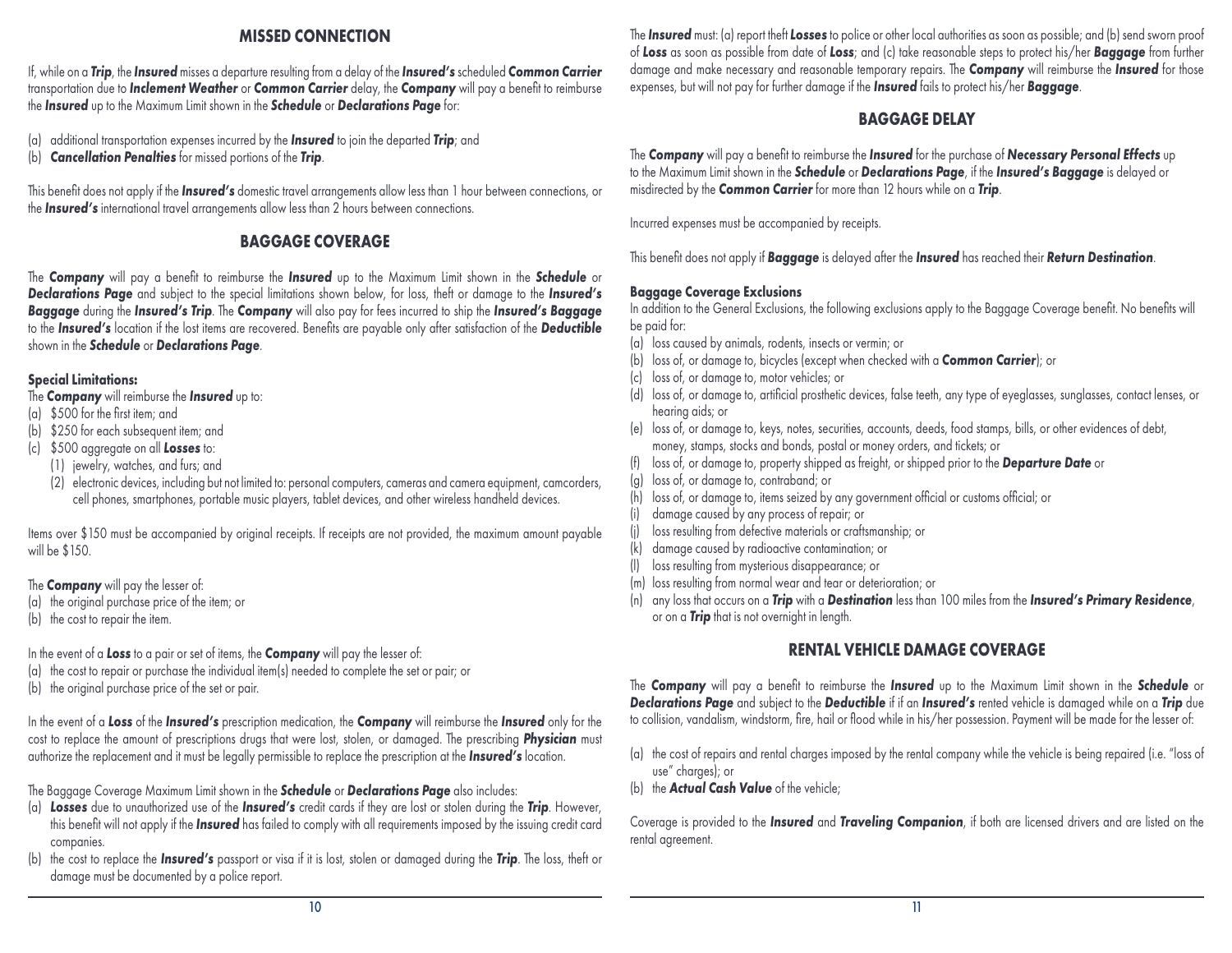This coverage is *Primary* to other forms of insurance or indemnity. The *Company* will pay first, but reserves the right to recover from the insurance carrier(s) of any other party involved in the *Loss*, other than the *Insured*. The Company will not take steps to recover from any policy held by the *Insured*.

#### **Rental Vehicle Damage Coverage Exclusions**

In addition to the General Exclusions, the following exclusions apply to the Rental Vehicle Damage Coverage benefit. Unless otherwise specified below, these exclusions apply to the *Insured*, *Traveling Companion*, and *Family Member*. This benefit will not cover any loss for, caused by, or resulting from:

- (a) the *Insured* or *Traveling Companion* violating the rental agreement; or
- (b) rentals of heavy duty trucks, campers, trailers, off road vehicles primarily used for off-road purposes motor bikes, motorcycles, recreational vehicles, or *Exotic Vehicles*; or
- (c) failure to report the loss to the proper local authorities and/or the rental car company; or
- (d) damage to any other vehicle, structure, or person as a result of a covered *Loss* (i.e. liability coverage); or
- (e) the decreased value of the vehicle as a result of the accident and the subsequent repairs; or
- (f) participation in contests of speed, motor sport or motor racing including training or practice for the same; or
- (g) gross negligence, or willful and wanton conduct by an *Insured*; or
- (h) any loss that occurs on a *Trip* with a *Destination* less than 100 miles from the *Insured's Primary Residence*, or on a *Trip* that is not overnight in length.

The *Insured* must: (a) take all reasonable, necessary steps to protect the vehicle and prevent further damage to it; and (b) report the *Loss* to the appropriate local authorities and the rental company as soon as possible; and (c) obtain all information on any other party involved in a traffic accident, such as name, address, insurance information, and driver's license number.

## **SECTION IV DEFINITIONS**

Terms within this Policy which are *Capitalized, Bold* and *Italicized* are defined below.

*Actual Cash Value* means purchase price less depreciation.

*Adventure Activities* means bungee jumping, hot air ballooning, parachuting, skydiving, *Mountain Climbing*, motor sport or motor racing, multi-sport endurance competitions, *Professional Athletic Event*, scuba diving, and any activities materially similar to the above.

*Baggage* means luggage, passports, visas, travel documents, and personal possessions which are owned, borrowed, or rented, and are taken by the *Insured* on the *Trip*.

*Business Partner* means a person who: (1) is involved with the *Insured* or the *Insured's Traveling Companion* in a legal partnership; and (2) is actively involved in the daily management of the business.

## *Cancellation Penalties* means *Trip Costs*:

(a) which are not refunded or refundable by the *Travel Supplier*, or are subject to restrictions; and

(b) which are paid by or on behalf of the *Insured* prior to the *Insured's Trip Departure Date*, or which the *Insured* is obligated, or later becomes obligated, to pay as a result of cancelling or interrupting the *Trip*; and

- (c) which are identified by the *Insured* on the application form; and
- (d) for which insurance was purchased.

These will also include any subsequent pre-paid payments or deposits paid by or on behalf of the *Insured* for the same *Trip*, after application for coverage under this plan; however, the *Insured* must notify the *Company* of these payments and pay the additional cost.

**Caregiver** means an individual employed for the purpose of providing assistance with activities of daily living to the **Insured** or to the **Insured's Family Member** who has a physical or mental impairment. The caregiver must be employed by the *Insured* or the *Insured's Family Member*. A caregiver is not a babysitter, childcare service, or any facility or provider.

*Children*/*Child* means a person under age 18. The age limit does not apply to a child who is incapable of self-sustaining employment by reason of mental or physical incapacity.

**City** means an incorporated municipality having defined borders and does not include the high seas, uninhabited areas or airspace.

*Common Carrier* means an air, land, or sea conveyance operated under a license for the transportation of passengers for hire.

*Company* means National Union Fire Insurance Company of Pittsburgh, Pa.

*Complications of Pregnancy* means conditions requiring Hospital stays (when the pregnancy is not terminated) whose diagnoses are distinct from pregnancy but are adversely affected by pregnancy or are caused by pregnancy such as acute nephritis, nephrosis, cardiac decompensation, missed abortion and similar medical and surgical conditions of comparable severity and shall not include false labor, occasional spotting, physician-prescribed rest during the period of pregnancy, morning sickness, hyperemesis gravidarum, preeclampsia and similar conditions associated with the management of a difficult pregnancy not constituting a nosologically distinct complication of pregnancy; and nonelective caesarean section, ectopic pregnancy which is terminated and spontaneous termination of pregnancy, which occurs during a period of gestation in which a viable birth is not possible.

*Dangerous Activities* means air travel on a privately owned aircraft (whether as a pilot or a passenger), bull riding, running of the bulls, free diving, *Mountain Climbing* (over 6,000 meters), rock climbing without equipment, scuba diving (beyond 50 meters), or any activity materially similar to the above.

*Declarations Page* means the document showing the *Insured's* travel dates and insurance benefits.

*Deductible* means the amount of charges that must be incurred by an *Insured* before benefits become payable. The amount of the deductible is shown in the *Schedule* or *Declarations Page* for each benefit to which a deductible applies.

*Departure Date* means the date on which the *Insured* is originally scheduled to leave on his/her *Trip*. This date is specified in the travel documents.

*Destination* means any place the *Insured* expects to travel to on his/her *Trip*, as shown on the travel documents.

*Domestic Partner* means a person the *Insured* currently lives with and has lived with for at least 12 consecutive months and who is at least 18 years old. The *Insured* must be able to show evidence that they have lived together for 12 consecutive months.

**Exotic Vehicle** means a vehicle over 20 years old, or any vehicle with an original manufacturer's suggested retail price greater than \$75,000.

*Extreme Activities* means BASE jumping, cliff diving, fly-by-wire, hang gliding, wingsuit flying, heli-skiing, helisnowboarding, *Mountain Climbing* (over 3,000 meters), parkour, scuba diving (beyond 40 meters), and any activity materially similar to the above.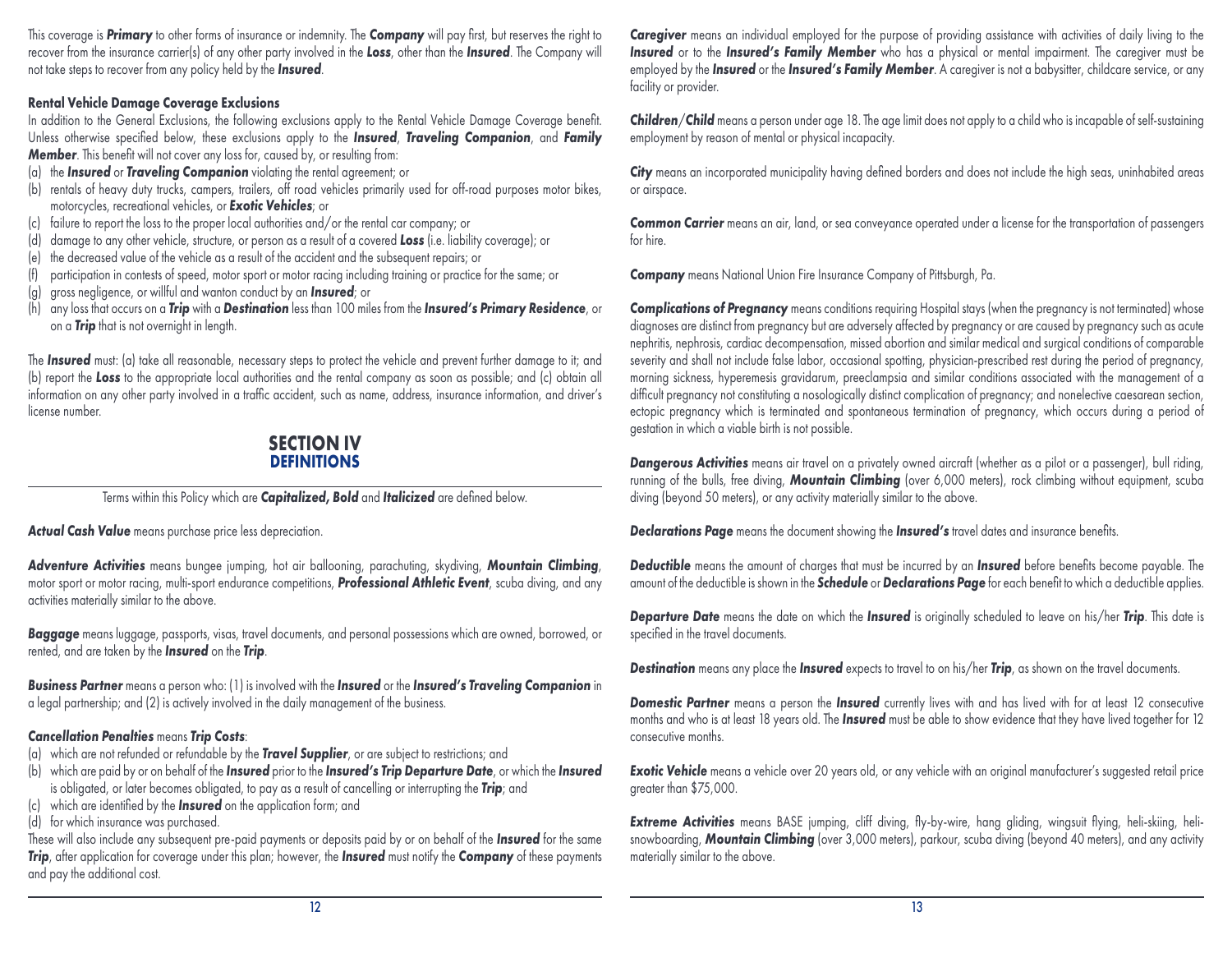*Family Member* means the *Insured's*, or *Traveling Companion's* spouse, child, parent, brother, sister, grandparent, grandchild, daughter/son-in-law, brother/sister-in-law, step-child/sister/brother/parent, parent-in-law, civil union partner, *Domestic Partner*, step-grandparent/grandchild, aunt, uncle, step-aunt/uncle, niece, nephew, legal guardian, *Caregiver*, foster child, ward, or legal ward; and the spouse, civil union partner, or *Domestic Partner* of any of the above. Family Member also includes these relations to the *Insured's* or *Traveling Companion's* spouse, civil union partner, or *Domestic Partner*.

*Hospital* means a facility that:

- (a) is licensed to operate according to law for the care and treatment of sick or *Injured* people; and
- (b) has organized facilities for diagnosis and surgery on its premises or in facilities available to it on a prearranged basis; and
- (c) has 24 hour nursing service by registered nurses (R.N.'s); and
- (d) is supervised by one or more *Physicians* available at all times.

## A hospital does not include:

- (a) a nursing, convalescent or geriatric unit of a hospital when a patient is confined mainly to receive nursing care; or
- (b) a facility that is, other than incidentally, a rest home, nursing home, convalescent home, home health care, or home for the aged; nor does it include any ward, room, wing, or other section of the hospital that is used for such purposes.

*Host at Destination* means the person the *Insured* intends to visit at the *Destination* during a covered *Trip*.

*Inaccessible* means the *Insured* cannot reach his/her *Destination* by the original mode of transportation.

Inclement Weather means any severe weather condition which delays the scheduled arrival or departure of a *Common Carrier* or causes closure of public roadways by government authorities and the *Insured* is traveling in an *Owned or Rented Vehicle*.

**Injury/Injured** means bodily injury which: (1) is sustained as a direct result of an unintended, unanticipated accident that occurs while the *Insured's* coverage under this Policy is in force; and (2) directly (independent of *Sickness*, disease, mental incapacity, bodily infirmity or any other cause) causes a covered *Loss***.**

*Insured* means a person:

- (a) for whom any required application form has been completed; and
- (b) for whom any required cost has been paid; and
- (c) for whom a *Trip* is scheduled.

*Loss* means financial or physical damage sustained by the *Insured* or their belongings as a consequence of one or more of the events against which the *Company* has undertaken to compensate the *Insured*.

*Mental or Emotional Disorder* means a mental health condition including, but not limited to: anxiety, depression, neurosis, phobia, psychosis; or any related physical manifestation.

*Mountain Climbing* means the ascent or descent of a mountain requiring the use of specialized equipment, including, but not limited to, ropes, belay devices, pick-axes, anchors, bolts, crampons, carabiners, and lead or top-rope anchoring equipment.

*Natural Disaster* means a flood (due to natural causes), tsunami, hurricane, tornado, earthquake, mudslide, avalanche, landslide, volcanic eruption, sandstorm, sinkhole, wildfire or blizzard.

*Necessary Personal Effects* means items to replace belongings such as clothing and toiletry items, which are included in the *Insured's Baggage* and are required for the *Insured's Trip*, and will also include expenses incurred to clean the clothing items purchased. Necessary Personal Effects do not include jewelry, perfume or alcohol.

*Normal Pregnancy or Childbirth* means a pregnancy or childbirth that is free of complications or problems.

**Owned or Rented Vehicle** means a self-propelled private passenger motor vehicle which is of a type both designed and required to be licensed for use on the highways of any state or country, which is rented or owned by the *Insured*. Owned or Rented Vehicle does not include any motor vehicle which is used in mass or public transit.

**Physician** means a licensed practitioner of the healing arts acting within the scope of their license. The treating physician cannot be the *Insured*, a *Traveling Companion*, a *Family Member*, or a *Business Partner*.

*Pre-Existing Medical Condition* means an *Injury*, *Sickness* or other condition of the *Insured* for which care, treatment, medical advice or diagnosis was recommended by or received from a Physician within the 60 day period ending on the effective date of coverage.

*Primary* means the *Company* will pay before any other insurance or indemnity.

**Primary Residence** means the **Insured's** fixed and permanent home for legal and tax purposes.

*Professional Athletic Event* means a sporting contest in which the *Insured* participates under contract in exchange for an agreed-upon salary. This does not include athletes participating in exchange for a scholarship or tuition.

*Reasonable Additional Expenses* means expenses for meals, essential telephone calls, local transportation (taxi fares, mass transit, rental vehicle, etc.), parking costs, internet usage fees, and lodging which are necessarily incurred as the result of a trip delay and which are not provided by the *Common Carrier* or any other party free of charge.

*Rental Return Date* means the return date listed on the car rental agreement.

*Return Date* means the date on which the *Insured* is scheduled to return to the point where the *Trip* started or to a different specified *Return Destination*. This date is shown in the travel documents.

*Return Destination* means the *Insured's Primary Residence*, or a different final *Destination* as shown in the travel documents.

**Riot** means three or more people violently disturbing the peace causing immediate danger, damage, or injury to others or to property.

**Schedule** means the Schedule of Benefits shown in the front of this Policy.

**Service Animal** means any guide dog, signal dog, or other animal individually trained to work or perform tasks for the benefit of an individual with a disability, including, but not limited to, guiding persons with impaired vision, alerting persons with impaired hearing to intruders or sounds, pulling a wheelchair, or fetching dropped items.

*Sickness* means an illness or disease diagnosed and/or treated by a *Physician* after the effective date of coverage of the Policy.

*Standard Time* means the local time zone at the *Insured's* location.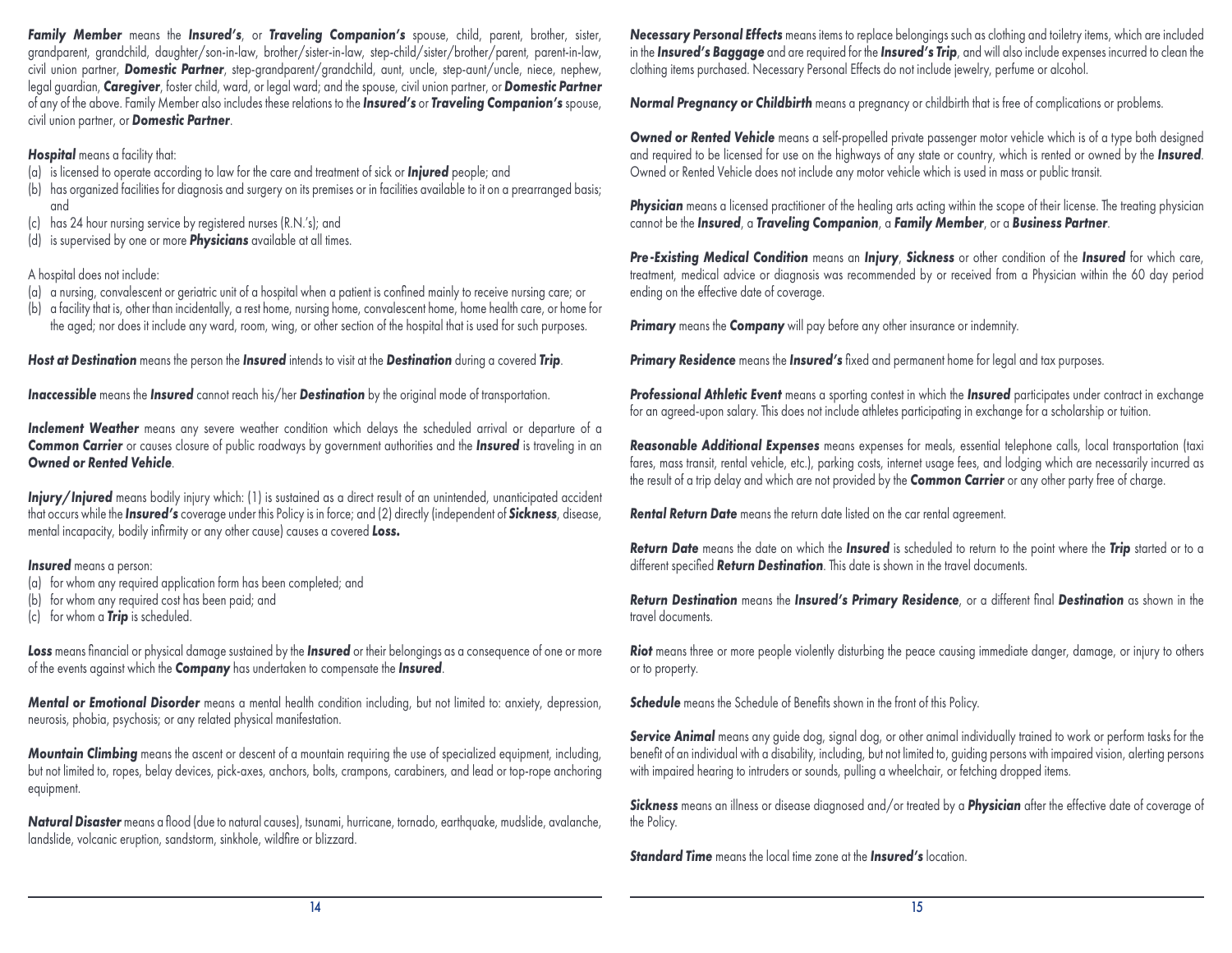**Strike** means a stoppage of work, work slowdown, or sickout which:

- (a) is announced, organized, and sanctioned by a labor union or other organized association of workers, in a trade or profession, formed to protect and further their rights and interests; and
- (b) interferes with the normal departure and arrival of a *Common Carrier*.

The *Insured's* coverage must be effective prior to when a strike is foreseeable. A strike is foreseeable on the earliest of:

- (a) the date labor union members vote to approve a strike; or
- (b) the date a strike takes place; or
- (c) when the strike dates are published by a news media source.

A strike is considered to be ongoing, and therefore foreseeable, until a documented resolution is reached on the issues causing the labor dispute, or the stoppage of work ceases to interfere with the normal departure and arrival of a *Common*  **Carrier** for at least 60 consecutive days.

*Terrorist Incident* means an act of violence that is deemed terrorism by the U.S. Department of State, or that is committed by any person acting on behalf of, or in connection with, any organization which is classified as a Foreign Terrorist Organization by the U.S. Department of State. The following are not considered terrorist incidents: an act of war (declared or undeclared), *Civil Disorder*, or *Riot*.

*Travel Supplier* means the company or *Common Carrier* that provides travel arrangements for the *Insured's Trip*.

*Traveling Companion* means a person or persons with whom the *Insured* has coordinated travel arrangements and intends to travel with during the *Trip*. A group or tour leader is not considered a traveling companion unless the *Insured* is sharing room accommodations with the group or tour leader.

*Trip* means a period of travel away from home to a *Destination* outside the *Insured's City* of residence. The trip has a defined *Departure Date* and *Return Date* and does not exceed 180 days.

*Trip Cost* means the *Insured's* share of the cost of a *Trip*. This dollar amount is based on the following criteria, as applicable:

- If the *Insured* is not sharing the cost with, or not paying the cost on behalf of, other travelers, the Trip Cost will include the full dollar amount paid by the *Insured* for the *Trip*.
- If the *Insured* is sharing the cost with other travelers, the Trip Cost will include the portion of the full dollar amount actually paid for the *Trip* by the *Insured* (even if this amount differs from the *Travel Supplier* invoice).
- If the *Insured's Trip* is paid for by someone else, the Trip Cost will include the dollar amount designated by the *Travel Supplier* for the *Insured's* portion of the *Trip*.
- If the *Insured* is paying for the costs of the *Trip* for himself or herself, as well as other travelers, the Trip Cost will include the dollar amount designated by the *Travel Supplier* for the *Insured's* portion of the *Trip*. The cost for other travelers will not be included in the Trip Cost for the *Insured*.
- For a *Trip* that is not priced on a per-person basis (such as multiple occupancy hotel rooms and vacation rentals), or for *Trips* where the *Travel Supplier* does not provide a per-person cost, the dollar amount paid for the *Trip* will be assumed to be split equally between all travelers participating in the booking, and the Trip Cost will include the **Insured's** portion.

*Unforeseen* means not known, anticipated or reasonably expected, and occurring after the effective date of the benefit under which the claim is being made.

**Uninhabitable** means: (1) the building structure itself is unstable and there is a risk of collapse in whole or in part; or (2) there is exterior or structural damage allowing elemental intrusion, such as rain, wind, hail or flood; or (3) immediate safety hazards have yet to be cleared, such as debris or downed electrical lines; or (4) the property is without electricity, gas, sewer service or water; or (5) local government authorities have issued a mandatory evacuation.

*Unused* means the *Insured's* financial *Loss* of any whole, partial or prorated prepaid nonrefundable components of a *Trip* that are not depleted or exhausted.

## **SECTION V PAYMENT OF CLAIMS**

**Claim Procedures: Notice of Claim:** Written notice of claim must be given to Travel Guard within twenty days after the occurrence or commencement of any *Loss* covered by the policy, or as soon thereafter as is reasonably possible. Notice given by or on behalf of the Insured or the beneficiary to Travel Guard at 3300 Business Park Drive, Stevens Point, WI 54482 (telephone 1.877.249.5376), with information sufficient to identify the *Insured*, shall be deemed notice to the Company.

The *Insured* may initiate the claim online at [https://claims.travelguard.com/.](https://claims.travelguard.com/) Utilizing this method will allow the *Insured*  to view the status of the claim in real time.

Claims may also be initiated by telephone.

The completed claim forms can be sent back to AIG Claims, Inc. via website, mail, fax, or email.

Contact information:

- Online: https://claims.travelguard.com/
- Mail: PO Box 47, Stevens Point, WI 54481
- Telephone: 1.877.249.5376
- E-mail: [claimsdoc@aig.com](mailto:claimsdoc%40aig.com?subject=)
- Fax: 1.715.345.1141

AIG Claims, Inc. will accept electronic copies of claim submissions, except as expressly stated elsewhere. However, AIG Claims, Inc. may, at its discretion, require original documentation to be sent.

**Claim Forms:** AIG Claims, Inc., upon receipt of a notice of claim, will furnish to the claimant such forms as are usually furnished by it for filing proofs of Loss. If such forms are not furnished within fifteen days after the giving of such notice the claimant shall be deemed to have complied with the requirements of this policy as to proof of Loss upon submitting, within the time fixed in the policy for filing proofs of Loss, written proof covering the occurrence, the character and extent of the Loss for which claim is made.

**Claim Procedures: Proof of Loss:** Written proof of Loss must be furnished to AIG Claims, Inc. at its said office within one hundred twenty days after the date of such *Loss*. Failure to furnish such proof within the time required shall not invalidate nor reduce any claim if it was not reasonably possible to give proof within such time, provided such proof is furnished as soon as reasonably possible and in no event, except in the absence of legal capacity, later than one year from the time proof is otherwise required. The *Insured* must provide the following:

- (a) the benefit-specific documentation shown below; and
- (b) a trip invoice, itinerary or confirmation showing details of the *Trip* (dates of travel, destination, etc.); and
- (c) any other information reasonably required to prove the *Loss*.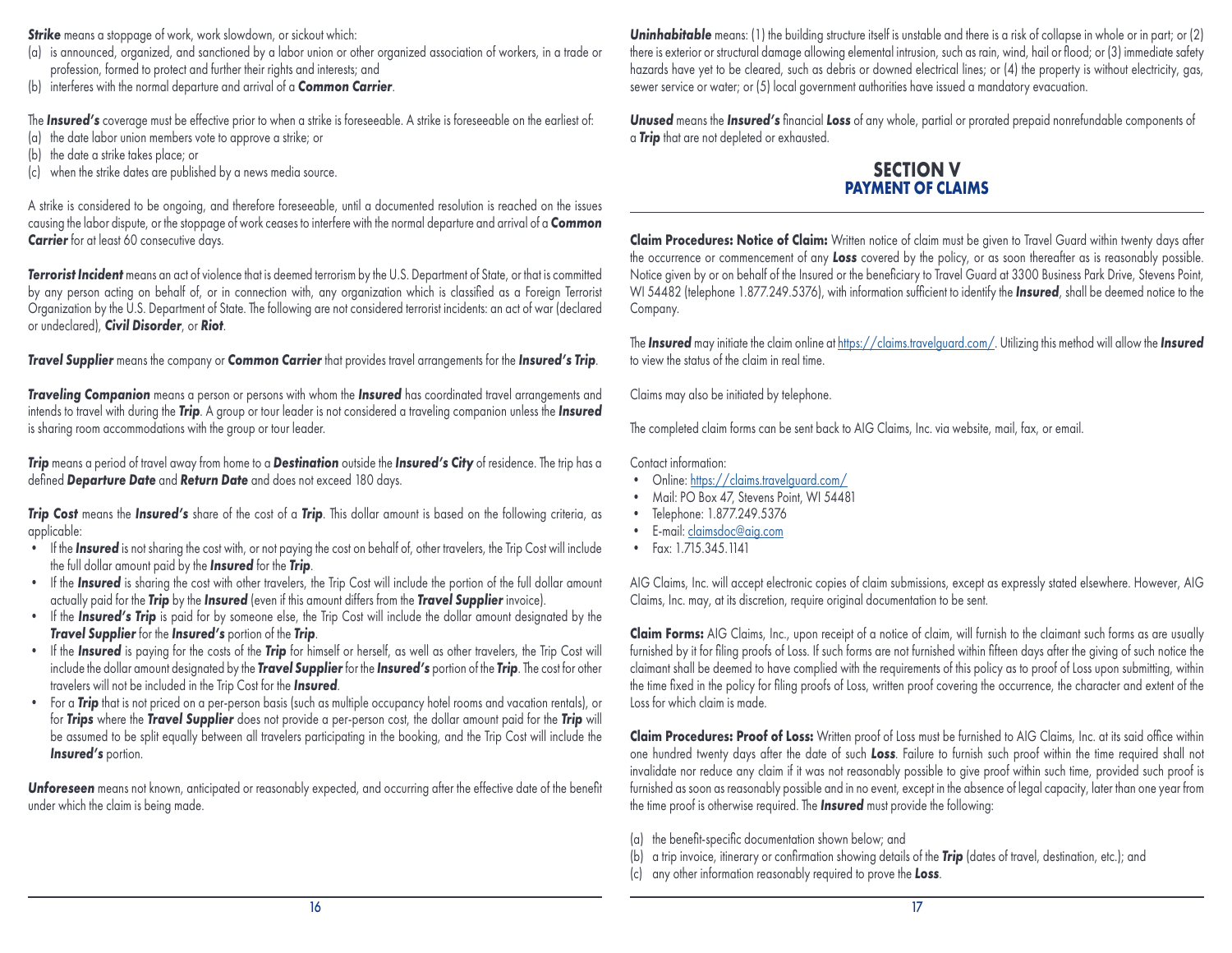#### **Trip Cancellation, Trip Interruption and Single Occupancy Proof of Loss:** The *Insured* must provide AIG Claims, Inc. with the following:

- (a) documentation to support the reason for the cancellation or interruption of the *Trip*. Claims involving *Loss* due to *Sickness* or *Injury* will require signed patient (or next of kin) authorization to release medical information, a completed Medical Certificate form (provided by AIG Claims, Inc.), and may require medical records. Claims involving *Loss* due to death may require all of the above, and will require a legible copy of the death certificate; and
- (b) copies of any accident, police, or incident reports that were filed, if the claim was due to an accident; and
- (c) documentation showing the value of the claimed trip components, and confirmation/reservation numbers; and
- (d) proof of payment for claimed expenses (paid trip invoice, credit card or bank statement, etc.); and
- (e) documentation showing any received or expected settlements, refunds or credits for this *Loss* from any other party.

The *Insured* must provide AIG Claims, Inc. with all *Unused* air, rail, cruise, or other tickets if he/she is claiming the value of those *Unused* tickets.

**Trip Delay and Missed Connections Proof of Loss:** The *Insured* must provide AIG Claims, Inc. with the following:

- (a) receipts for the expenses being claimed. If receipts are unavailable, other sufficient documentation such as a credit card statement; and
- (b) a list of the expenses incurred; and
- (c) documentation showing any received or expected settlements, refunds or credits for this *Loss* from any other party; and
- (d) documentation from the *Common Carrier* or other applicable party which verifies the cause and duration of the delay.

**Baggage Coverage Proof of Loss:** The *Insured* must provide AIG Claims, Inc. with the following:

- (a) an accident, police, incident or irregularity report providing details of the incident; and
- (b) receipts for all items being claimed; and
- (c) a copy of a repair invoice or estimate, if the claim is for damaged *Baggage*; and
- (d) documentation showing any received or expected settlements, refunds or credits for this *Loss* from any other party; and
- (e) a copy of homeowner's or renter's insurance declarations page, along with a copy of the Explanation of Benefits from such insurance.

## **Baggage Delay Proof of Loss:** The *Insured* must provide AIG Claims, Inc. with the following:

- (a) an irregularity or incident report filed with the *Common Carrier* confirming the delay; and
- (b) receipts for the expenses being claimed. If receipts are unavailable, other sufficient documentation such as a credit card statement; and
- (c) documentation showing any received or expected settlements, refunds or credits for this *Loss* from any other party.

#### **Rental Vehicle Damage Coverage Proof of Loss:** The *Insured* must provide AIG Claims, Inc. with the following:

- (a) a copy of the rental contract; and
- (b) a police, accident or incident report which provides details of the event; and
- (c) a copy of the repair estimate or invoice; and
- (d) pictures of the vehicle damage, including accident scene photos, if available; and
- (e) proof of any payments made to the rental agency for the damage.

**Payment of Claims: When Paid:** Claims payable under this policy for any *Loss* will be paid immediately upon receipt of due written proof of such *Loss*.

## **Payment of Claims: To Whom Paid:**

Benefits are payable to the *Insured* who purchased this Policy. Any benefits payable due to that *Insured's* death will be paid to the survivors of the first surviving class of those that follow:

- (a) the beneficiary named by the *Insured* and on file with Travel Guard; if none is available, then
- (b) to the *Insured's* spouse, if living. If no living spouse, then
- (c) to the *Insured's* estate.

If a benefit is payable to a minor or other person who is incapable of giving a valid release, the *Company* may pay up to \$1,000 to a relative by blood or connection by marriage of the Insured or beneficiary who is deemed by the Company to be equitably entitled thereto. Any payment the *Company* makes in good faith fully discharges the *Company* to the extent of that payment.

**Disagreement Over Size of Loss**. If there is a disagreement about the amount of the loss, either the *Insured* or the *Company* can make a written demand for an appraisal. After the demand, the *Insured* and the *Company* shall each select their own competent and disinterested appraiser and notify the other of the appraiser selected within 20 days of such demand. The appraisers shall first select a competent and disinterested arbitrator; and failing for 15 days to agree on such arbitrator, then on request of the Insured or the *Company*, such arbitrator shall be selected by a judge of a court of record in the state in which the property covered is located. The appraisers shall then appraise the loss, stating separately actual cash value and loss to each item, and, failing to agree, shall submit their differences, only, to the arbitrator. An award in writing, so itemized, of any two when filed with the Insurer shall determine the amount of actual cash value and loss. Each appraiser shall be paid by the party selecting him and the expenses of appraisal and arbitrator shall be paid by the parties equally.

**Benefit to Bailee**. This insurance will in no way inure directly or indirectly to the benefit of any carrier or other bailee.

## **The following provision applies to all benefits:**

**Recovery -** In the event of a payment under this policy, the *Company* is entitled to all rights of recovery that the **Insured**, or the person to whom payment was made, has against another. The **Insured** must sign and deliver to the **Company** any legal papers relating to that recovery, do whatever is necessary to help the **Company** exercise those rights, and do nothing after the loss to harm the *Company's* rights. When an *Insured* has been paid benefits under this policy but also recovers from another policy, the amount recovered from the other policy shall be held in trust for the *Company* by the *Insured* and reimbursed to the Company the extent of the *Company's* payment.

## **SECTION VI GENERAL PROVISIONS**

**Entire Contract: Changes:** This Policy, *Schedule* or *Declarations Page* and any attachments are the entire contract of insurance. No agent may change it in any way. Only an officer of the *Company* may approve a change. Any such change must be shown in this Policy or its attachments.

**Acts of Agents**. No agent or any person or entity has authority to accept service of the required proof of *Loss* or demand arbitration on the *Company's* behalf nor to alter, modify, or waive any of the provisions of this Policy.

**Physical Examination and Autopsy.** The *Company* at its own expense has the right and opportunity to examine the person of any *Insured* whose *Loss* is the basis of claim under this Policy when and as often as it may reasonably require during the pendency of the claim and to perform an autopsy in case of death where it is not forbidden by law.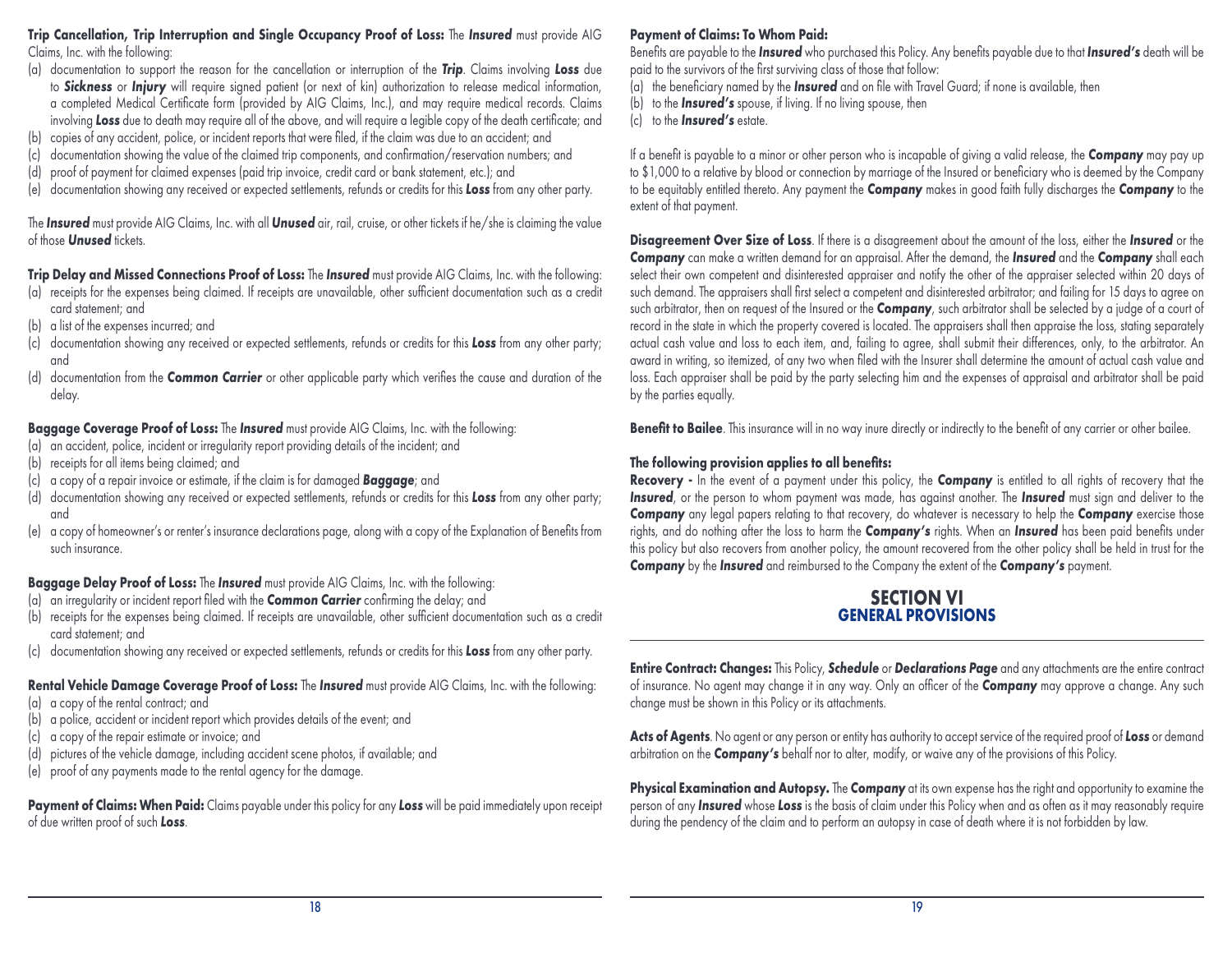**Beneficiary Designation and Change.** The *Insured's* beneficiaries are the persons designated by the *Insured* and on file with Travel Guard. The right to change the beneficiary is reserved to the *Insured,* and the consent of the beneficiary(ies) shall not be required to surrender this Policy or to change any beneficiary(ies), or to any other changes in this policy.

**Assignment.** An *Insured* may not assign any of his or her rights, privileges or benefits under this Policy without the prior consent of the *Company*.

**Misstatement of Age.** If premiums and benefits are based on age and the Insured has misstated his or her age in a written instrument signed by the *Insured*, there will be a fair adjustment of premiums and benefits based on his or her true age.

**Misstatement of Information.** If the *Insured* has provided inaccurate details about their *Trip* in a signed written instrument signed by the *Insured*, and these details affect the plan cost owed by the *Insured*, any benefits paid will be reduced by a percentage equal to the percent that the *Insured* has underpaid.

**Legal Actions**. No action at law or in equity may be brought to recover on this Policy prior to the expiration of 60 days after written proof of *Loss* has been furnished in accordance with the requirements of this Policy. No such action may be brought after the expiration of 5 years after the time written proof of *Loss* is required to be furnished.

**Arbitration.** Notwithstanding anything in this coverage to the contrary, any claim arising out of or relating to this contract, or its breach, may be settled by arbitration, if mutually acceptable. Arbitration will be administered by the American Arbitration Association in accordance with its Commercial rules except to the extent provided otherwise in this clause. Judgment upon the award rendered in such arbitration may be entered in any court having jurisdiction thereof. All fees and expenses of the arbitration shall be borne by the parties equally. However, each party will bear the expense of its own counsel, experts, witnesses, and preparation and presentation of proofs. The arbitrators are precluded from awarding punitive, treble or exemplary damages, however so denominated. If more than one *Insured* is involved in the same dispute arising out of the same Policy and relating to the same *Loss* or claim, all such *Insureds* will constitute and act as one party for the purposes of the arbitration. Nothing in this clause will be construed to impair the rights of the *Insureds* to assert several, rather than joint, claims or defenses.

**Concealment or Fraud.** No statement made by the *Insured* shall avoid the insurance nor reduce benefits thereunder unless contained in a written instrument signed by the *Insured*.

Payment of Premium. Coverage is not effective unless all premium due has been paid to Travel Guard prior to a date of *Loss* or insured occurrence.

**Termination of this Policy.** Termination of this Policy will not affect a claim for *Loss* if the *Loss* occurred while this Policy was in force.

**Transfer of Coverage.** Coverage under this Policy cannot be transferred by the *Insured* to anyone else.

**Controlling Law:** Any part of this Policy, which on its effective date, conflicts with the statutes of the state in which the **Insured** resides on such date is hereby amended to conform to the minimum requirements of such statutes.

T30361NUFIC-ASTP-NY

## NATIONAL UNION FIRE INSURANCE COMPANY OF PITTSBURGH, PA

Executive Offices: 1271 Ave of the Americas Floor 37, New York, NY 10020-1304 (212) 458-5000 (a capital stock company, herein referred to as the Company)

## **TRIP CANCELLATION HURRICANE WARNING RIDER**

This Rider is attached to and made part of your insurance plan. It is subject to all of the definitions, exclusions, limitations and provisions of the plan.

The following *Unforeseen* event is added to the **TRIP CANCELLATION** benefit:

The *Destination* is under a hurricane warning or hurricane watch as issued by the NOAA hurricane center within 3 days of the scheduled *Departure Date*. Cancellation of the *Trip* must occur more than 14 days following the Insured's effective date of the Trip Cancellation benefit.

President Secretary Secretary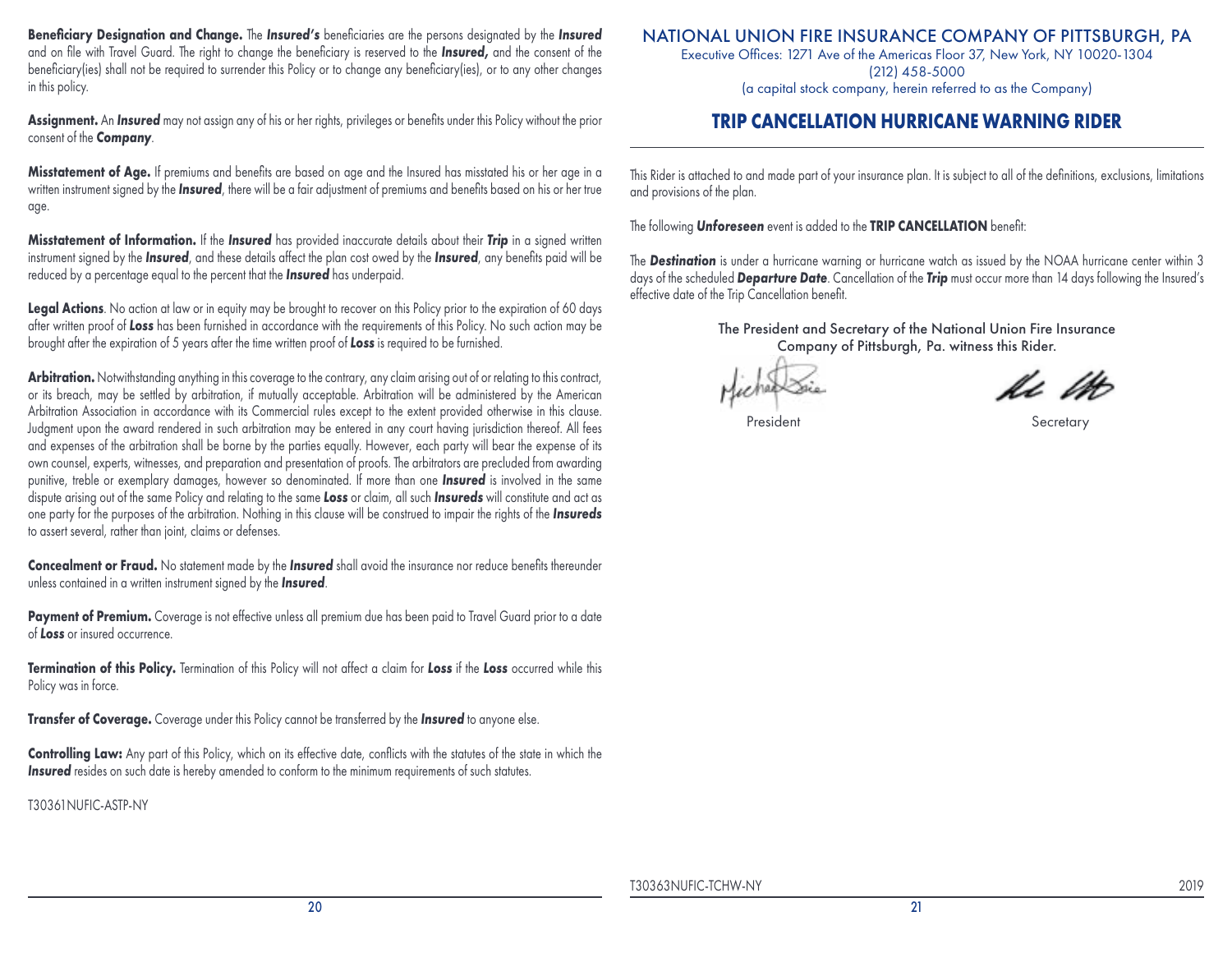Executive Offices: 1271 Ave of the Americas Floor 37, New York, NY 10020-1304 (212) 458-5000 (a capital stock company, herein referred to as the Company)

## **TRIP CANCELLATION - AWARD PROGRAM RIDER**

This Rider is attached to and made part of your insurance plan. It is subject to all of its definitions, exclusions, limitations and provisions.

The following is added to the Trip Cancellation Benefits:

When possible, reimbursement to the *Insured* will be made in the same form of payment used to purchase the travel arrangements; for example, restoring loyalty points or rewards miles. The amount reimbursed will not exceed the *Trip Cost*.

The following exclusion is removed from the **TRIP CANCELLATION** Exclusions:

costs for the *Trip* paid using loyalty rewards points, frequent travel miles, or other non-monetary redeemable points or rewards through similar programs.

> The President and Secretary of the National Union Fire Insurance Company of Pittsburgh, Pa. witness this Rider.

President Secretary

## NATIONAL UNION FIRE INSURANCE COMPANY OF PITTSBURGH, PA

Executive Offices: 1271 Ave of the Americas Floor 37, New York, NY 10020-1304 (212) 458-5000

(a capital stock company, herein referred to as the Company)

## **TRIP INTERRUPTION HURRICANE WARNING RIDER**

This Rider is attached to and made part of your insurance plan. It is subject to all of the definitions, exclusions, limitations and provisions of the plan.

The following *Unforeseen* event is added to the **TRIP INTERRUPTION** benefit:

The *Destination* is placed under a hurricane warning, as issued by the NOAA hurricane center, after the *Departure Date*.

V. l

President Secretary Secretary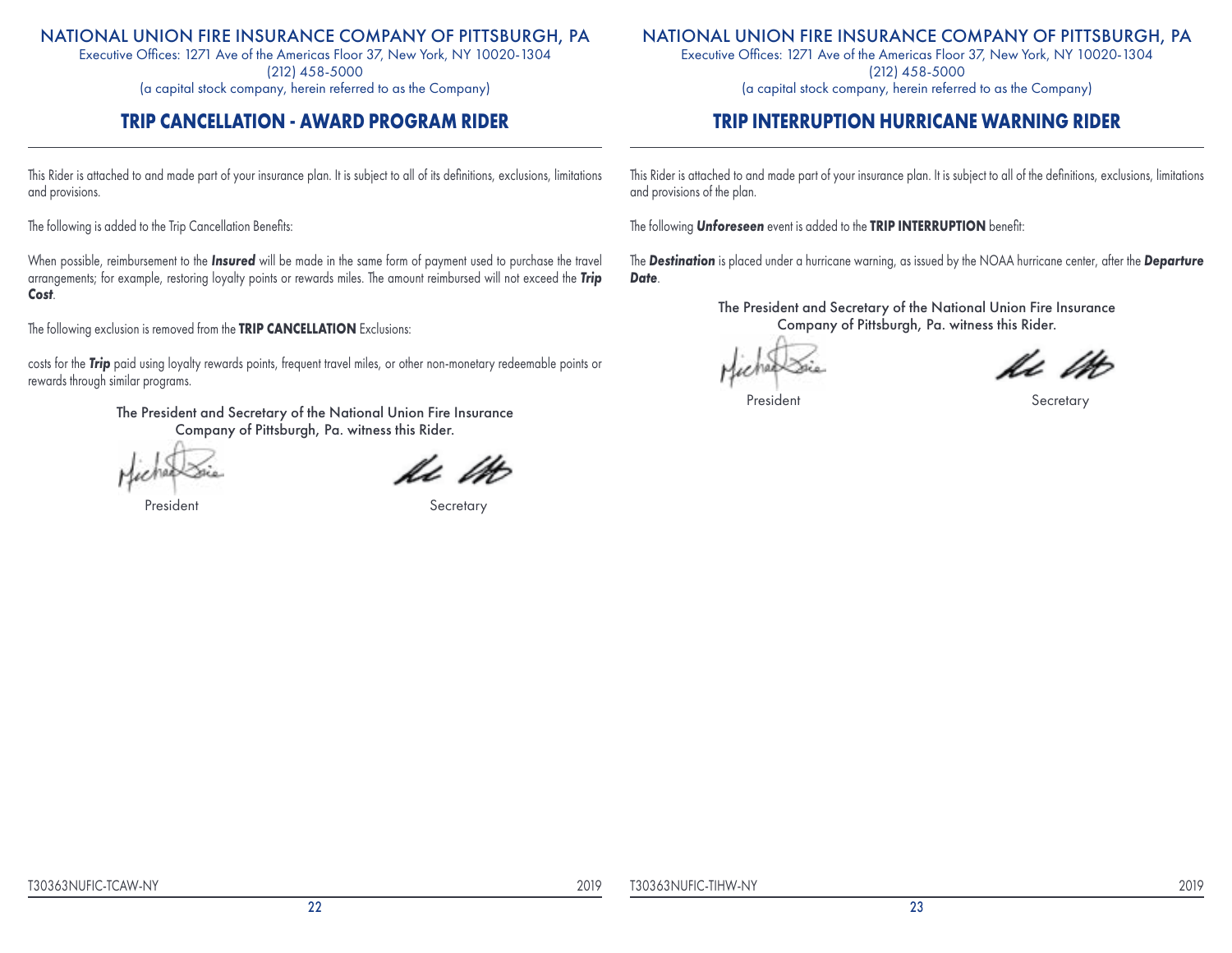Executive Offices: 1271 Ave of the Americas Floor 37, New York, NY 10020-1304 (212) 458-5000 (a capital stock company, herein referred to as the Company)

## **TRIP INTERRUPTION AWARDS PROGRAM RIDER**

This Rider is attached to and made part of your insurance plan. It is subject to all of the definitions, exclusions, limitations and provisions of the plan.

The following exclusion is removed from the **TRIP INTERRUPTION** Exclusions:

Costs for the *Trip* paid using loyalty rewards points, frequent travel miles, or other non-monetary redeemable points or rewards through similar programs.

> The President and Secretary of the National Union Fire Insurance Company of Pittsburgh, Pa. witness this Rider.

President Secretary

## NATIONAL UNION FIRE INSURANCE COMPANY OF PITTSBURGH, PA

Executive Offices: 175 Water Street, 15th Floor, New York, NY 10038 (212) 458-5000 (a capital stock company, herein referred to as the Company)

## **TRIP DELAY BREAKDOWN OF VEHICLE RIDER**

This Rider is attached to and made part of your insurance plan. It is subject to all of the definitions, exclusions, limitations and provisions of the plan.

The following *Unforeseen* event is added to the **TRIP DELAY** benefit.

breakdown of an *Owned or Rented Vehicle* en route to the *Insured's Destination*;

This benefit is payable for only one delay per *Insured*, per *Trip*.

If the *Insured* incurs more than one delay in the same *Trip*, the *Company* will reimburse the *Insured* for the delay with the largest benefit up to the Maximum Limit shown in the *Schedule* or *Declarations Page*.

*Owned or Rented Vehicle* means a self-propelled private passenger motor vehicle which is of a type both designed and required to be licensed for use on the highways of any state or country, which is rented or owned by the *Insured*. Owned or Rented Vehicle does not include any motor vehicle which is used in mass or public transit.

President Secretary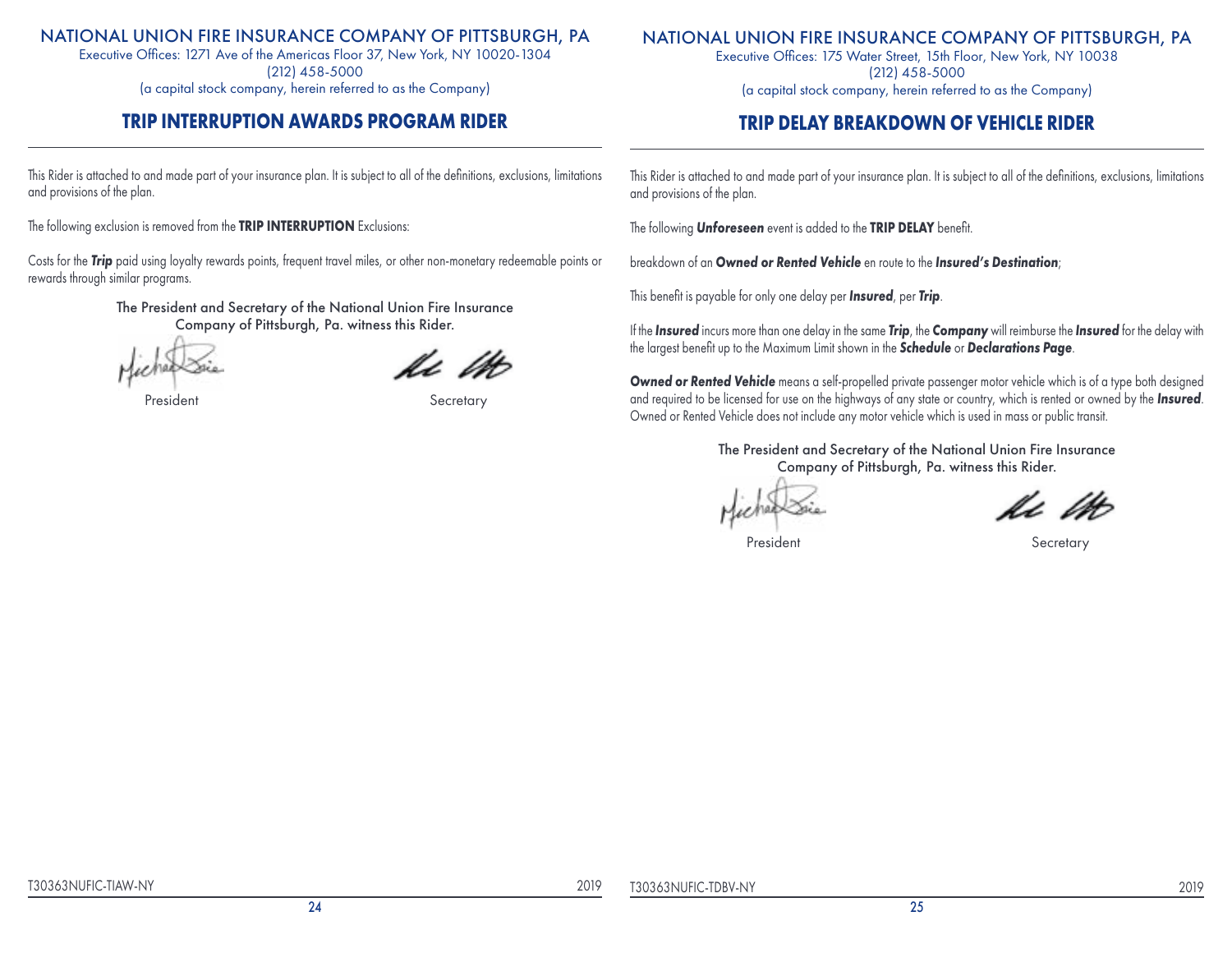Executive Offices: 1271 Ave of the Americas Floor 37, New York, NY 10020-1304 (212) 458-5000

(a capital stock company, herein referred to as the Company)

## **PRIMARY COVERAGE RIDER**

This Rider is attached to and made part of your insurance plan. It is subject to all of the definitions, exclusins, limitations and provisions of the plan.

The **Excess Insurance Limitation** provision is deleted in its entirety. All benefits will be paid on a Primary basis.

The President and Secretary of the National Union Fire Insurance Company of Pittsburgh, Pa. witness this Rider.

President **Secretary** 

## NATIONAL UNION FIRE INSURANCE COMPANY OF PITTSBURGH, PA

Executive Offices: 1271 Ave of the Americas Floor 37, New York, NY 10020-1304 (212) 458-5000 (a capital stock company, herein referred to as the Company)

## **SEARCH AND RESCUE COVERAGE RIDER**

This Rider is attached to and made part of your insurance plan. It is subject to all of the definitions, exclusins, limitations and provisions of the plan.

The *Company* will pay a benefit to reimburse the *Insured* for Covered Search and Rescue Expenses incurred, up to the Maximum Limit shown in the *Schedule* or *Declarations Page*, if a search and rescue mission is launched to locate the *Insured*, and the *Insured* is held responsible for the charges.

**Covered Search and Rescue Expenses** means the reasonable and customary expenses for search, rescue and/or recovery missions launched by public or private rescue services.

**Search and Rescue Proof of Loss:** The *Insured* must provide Travel Guard with copies of all bills, invoices, receipts, and applicable credit card or bank statements pertaining to the claimed expenses.

President Secretary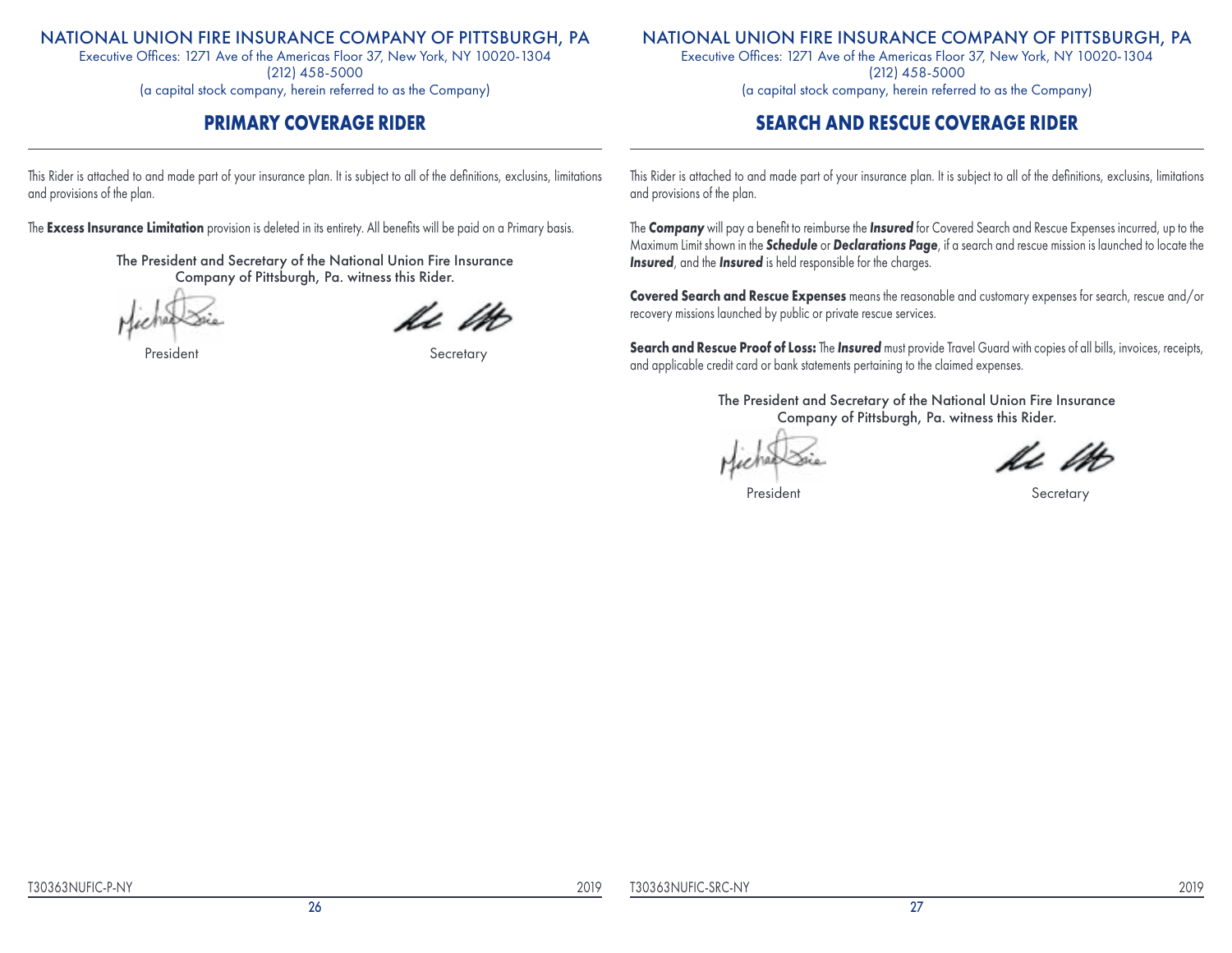Executive Offices: 1271 Ave of the Americas Floor 37, New York, NY 10020-1304 (212) 458-5000

(a capital stock company, herein referred to as the Company)

## **PRE-EXISTING MEDICAL CONDITION EXCLUSION WAIVER RIDER**

This Rider is attached to and made part of your insurance plan. It is subject to all of its definitions, exclusions, limitations and provisions.

#### **PRE-EXISTING MEDICAL CONDITION EXCLUSION WAIVER**

The *Company* will waive the *Pre-Existing Medical Condition* exclusion if the amount of coverage purchased equals all trip costs up to the maximum shown in the *Schedule* including any subsequent arrangements made for the same *Trip*. The Insured must update the coverage to include the additional cost of the subsequent arrangements within 21 days of payment to the *Travel Supplier*.

If the *Insured* does not insure all trip costs, this waiver will be terminated and the *Pre-Existing Medical Conditions* exclusion will apply.

If the *Insured's* trip costs are greater than the maximum amount shown in the Schedule, the waiver will still apply as long as the maximum amount of coverage is purchased.

This waiver does not apply to any trip taken for the purpose of receiving medical treatment.

*Company* means National Union Fire Insurance Company of Pittsburgh, Pa.

Insured means a person:

- (a) for whom any required application form has been completed; and
- (b) for whom any required cost has been paid; and
- (c) for whom a trip is scheduled.

*Pre-Existing Medical Condition* means an injury, sickness or other condition of the *Insured*, for which care, treatment, medical advice or diagnosis was recommended by or received from a physician within the 2 month period ending on the effective date of coverage.

**Schedule** means the Schedule of Benefits shown in the front of this Policy.

*Travel Supplier* means the company or common carrier that provides travel arrangements for the *Insured's Trip*.

*Trip* means a period of travel away from home to a *Destination* outside the Insured's city of residence. The trip has a defined *Departure Date* and return date; and does not exceed 180 days. Return date means the date on which the *Insured* is scheduled to return to the point where the trip started or to a different specified return destination. This date is shown in the travel documents.

Vz le

President Secretary Secretary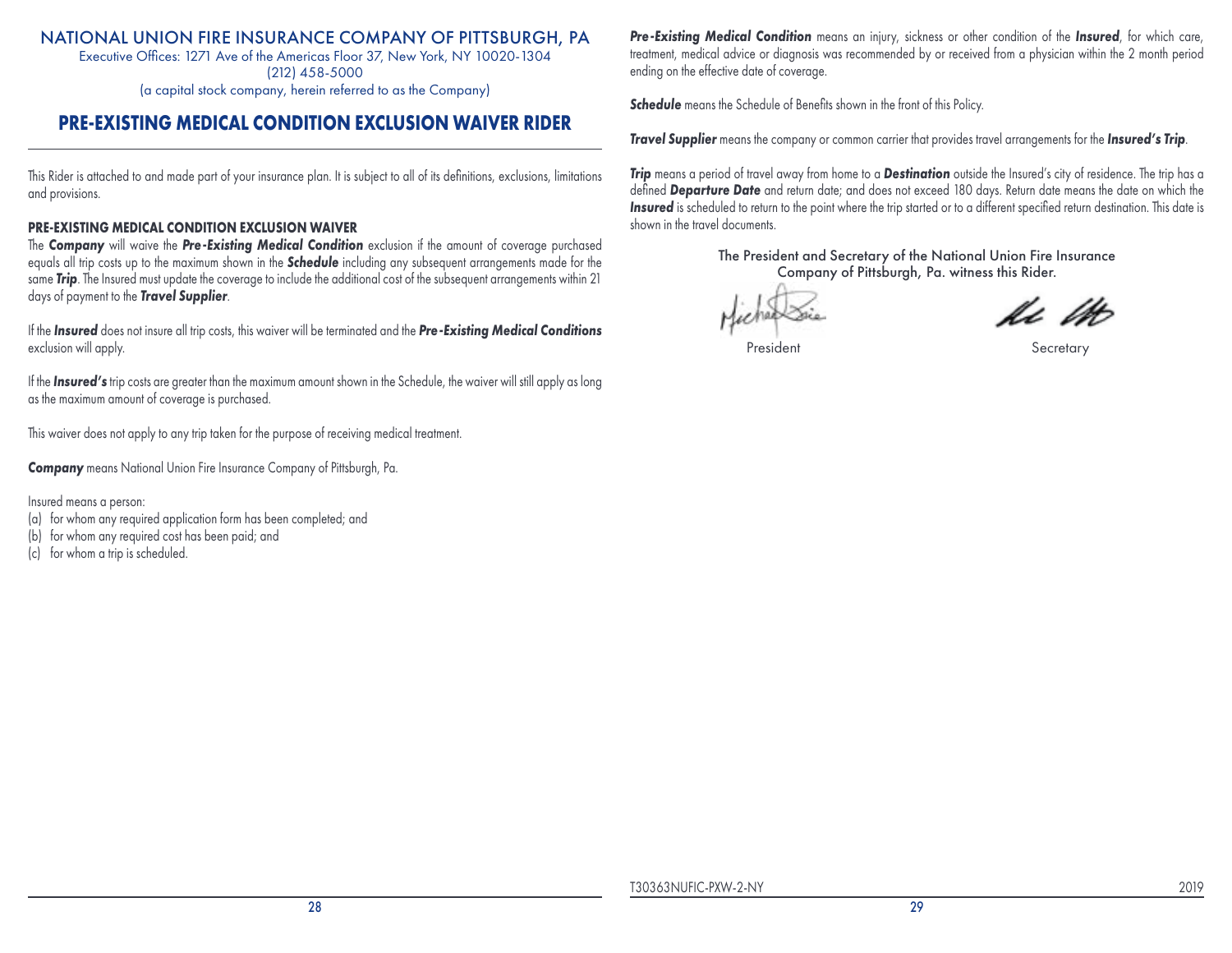## **STATE AND PRIVACY NOTICE**

This document is only applicable to residents of New York. If you are from any other state, [click here](https://webservices.travelguard.com/Product/FileRetrieval.aspx?CountryCode=US&StateCode=AL&ProductCode=940101&PlanCode=NW&FileType=PROD_PLAN_GM) to find your statespecific Policy, or call Travel Guard at 1.877.249.5376. To view and print a copy of our privacy notice, please visit: [www.travelguard.com/default/privacynotice.aspx](http://www.travelguard.com/default/privacynotice.aspx)

## NATIONAL UNION FIRE INSURANCE COMPANY OF PITTSBURGH, PA

Executive Offices: 1271 Ave of the Americas Floor 37, New York, NY 10020-1304 (212) 458-5000 (a capital stock company, herein referred to as the Company)

## **INDIVIDUAL TRAVEL PROTECTION POLICY**

**Medical Expense Emergency Evacuation and Repatriation of Remains**

## **Schedule of Benefits**

| T30363NUFIC-ADD-NY |  |
|--------------------|--|

*Trip* must be overnight and *Destination* must be at least 100 miles from the *Primary Residence* of the *Insured*.

## **Extra Coverage**

*The following is included at no additional cost if the policy is purchased within 21 days of Initial Trip Payment.*

Pre-Existing Medical Conditions Exclusion Waiver Provides coverage otherwise excluded due to pre-existing medical conditions

T30361NUFIC-PXW-2-NY

**Limited benefits health insurance. The insurance evidenced by this policy provides limited benefits health insurance only. It does NOT provide basic hospital, basic medical, major medical, Medicare supplement, long term care insurance, nursing home insurance only, home care insurance only, or nursing home and home care insurance as defined by the New York State Department of Financial Services.**

This is TRAVEL insurance only. It only provides coverage while you are on a covered trip. The benefit payments may not cover the full cost of your medical care.

Notice – The *Company* does not provide coverage for participation in a *Professional Athletic Event* and aviation and related activities such as skydiving and parachuting.

This Policy is non-renewable.

 $\mathcal{P}$ 

#### **IMPORTANT**

This coverage is valid only if the appropriate cost has been paid. Please keep this document as your record of coverage under the plan.

## **PLEASE READ THIS DOCUMENT CAREFULLY!**

This Policy is issued in consideration of your application and payment of the premium due. This Policy describes all of the travel insurance benefits underwritten by National Union Fire Insurance Company of Pittsburgh, Pa., 1271 Ave of the Americas Floor 37, New York, NY 10020-1304 (herein referred to as the *Company*).

This Policy is a legal contract between the *Insured* and the *Company*. It is important that you read your Policy carefully. Please refer to the *Schedule*. It provides you with specific information about the insurance you purchased.

## **FIFTEEN DAY LOOK**

You may cancel this insurance by giving the **Company** or the agent written notice within the first to occur of the following: (a) 15 days from the Effective Date of your insurance; or (b) your scheduled *Departure Date*. If you do this, the *Company* will refund your premium paid provided no *Insured* has filed a claim under this Policy. After this 15 day period, the premium is non-refundable.



Or call National Union Fire Insurance Company of Pittsburgh, Pa. (an AIG Company) at: 1.212.458.5000

The Insurer shall not be deemed to provide cover and the Insurer shall not be liable to pay any claim or provide any benefit hereunder to the extent that the provision of such cover, payment of such claim or provision of such benefit would expose the Insurer, its parent company or its ultimate controlling entity to any sanction, prohibition or restriction under United Nations resolutions or the trade or economic sanctions, laws or regulations of the European Union or the United States of America.

Coverage is available to New York residents only.

The President and Secretary of the National Union Fire Insurance Company of Pittsburgh, Pa. witness this Policy.

President Secretary Secretary

T30361NUFIC-ME-NY 2019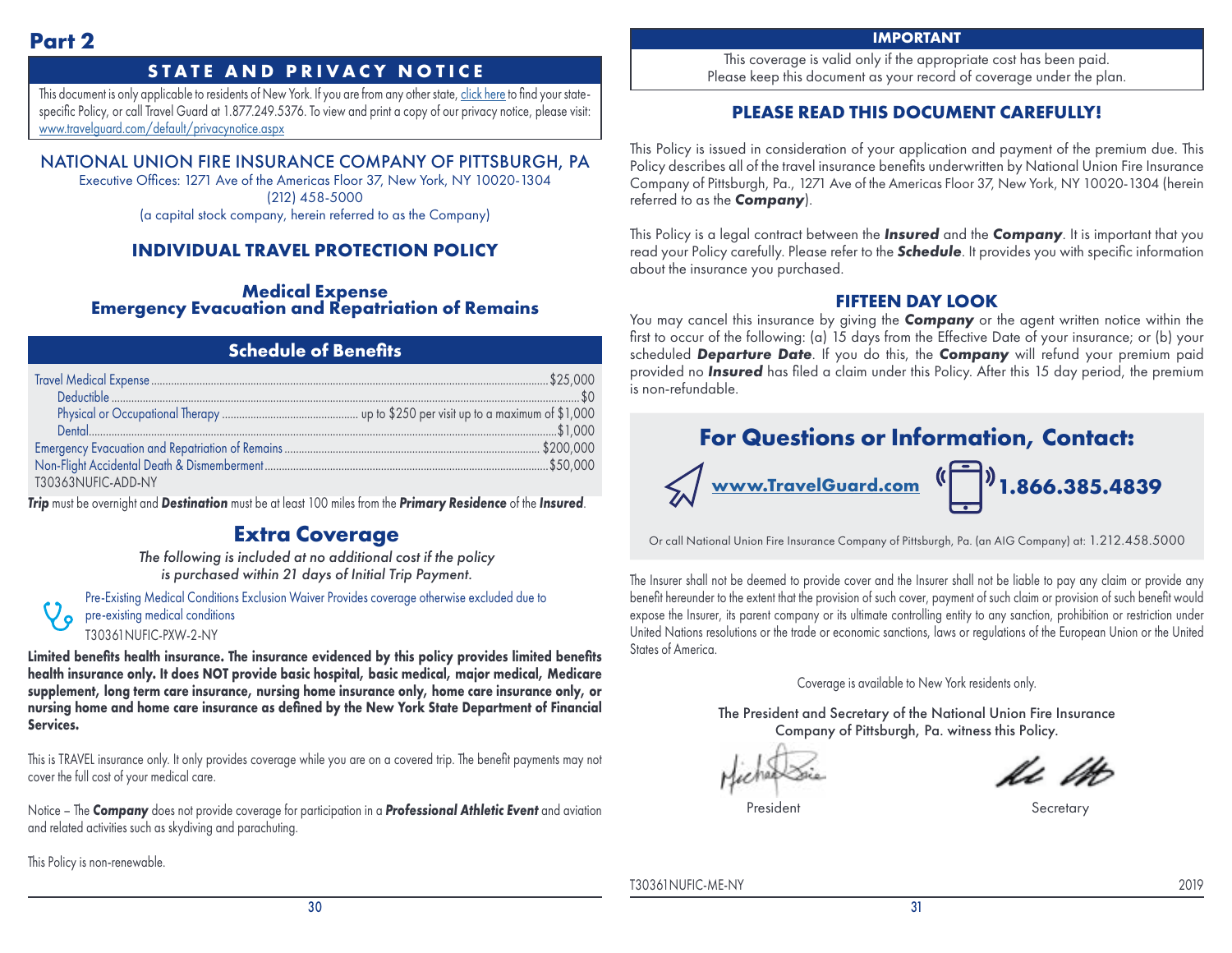## **TABLE OF CONTENTS**

| EFFECTIVE AND TERMINATION DATES |
|---------------------------------|
|                                 |
|                                 |
|                                 |
|                                 |
|                                 |
|                                 |

## **SECTION I EFFECTIVE AND TERMINATION DATES**

#### **WHEN COVERAGE BEGINS**

Coverages will begin on the later of:

(a) 12:01 A.M. *Standard Time* on the scheduled *Departure Date* shown on the travel documents; or (b) the date and time the *Insured* starts his/her *Trip*.

#### **WHEN COVERAGE ENDS**

Coverages end on the earliest of:

- (a) the *Insured's* arrival at the *Return Destination*, even if this occurs earlier than the scheduled *Return Date*; or
- (b) the scheduled *Return Date*; or
- (c) the *Insured's* arrival at the *Destination* on a one-way *Trip*; or
- (d) the date listed as the return date by the *Insured* on the application.

#### **Extension of Coverage – Early Departure:**

Coverages will begin up to 3 days prior to the originally scheduled *Departure Date* if, due to *Inclement Weather*,

- (a) the *Insured* changes the *Departure Date* to an earlier date; and/or
- (b) the *Insured* changes the location of departure.

This extension of coverage will begin on the date and time the *Insured* begins travel. Benefits will terminate as shown in "When Coverage Ends above.

#### **Extension of Coverage – Late Return:**

Coverages will be extended, if:

- (a) the *Insured's* entire *Trip* is covered by the plan.
- (b) the *Insured's* return is delayed by *Inclement Weather,* or by *Injury* or *Sickness* of the *Insured*.

This extension of coverage will end on the earlier of:

- (a) the date the *Insured* reaches his/her *Return Destination*; or
- (b) 7 days after the date the *Trip* was scheduled to be completed.

If, due to restrictions by a *Common Carrier* or a *Physician*, the *Insured* cannot return home before this extension ends, coverage will be extended for an additional 30 days, or until the first time such restrictions are removed (whichever is earlier), and will remain effective while the *Insured* travels to the *Return Destination*.

In addition to any applicable benefit-specific exclusions, the following exclusions apply to all losses and all benefits. This Policy does not cover any loss for, caused by or resulting from:

- (a) war or act of war, whether declared or not; or
- (b) participation in a felony, *Riot* or insurrection; or
- (c) alcoholism or drug addiction.

## **SECTION III BENEFITS**

## **TRAVEL MEDICAL EXPENSE BENEFIT**

The *Company* will pay a benefit to reimburse the *Insured* for the *Reasonable and Customary Charges*, up to the maximum limit shown in the *Schedule* (and after satisfaction of the *Deductible*, if applicable) if the *Insured* suffers an *Injury* or *Sickness* on the *Trip* that requires treatment by a *Physician*. The *Injury* must occur or the *Sickness* must first begin while on a *Trip*. The initial documented treatment must be given by a *Physician*  during the *Trip.*

## **Travel Medical Covered Expenses:**

The *Company* will pay a benefit to reimburse the *Insured* the *Medically Appropriate* expenses incurred for:

- (a) services of a *Physician* or registered nurse (R.N.), and related tests or treatment; and
- (b) *Hospital* charges; and
- (c) prescription medication to treat the *Injury* or *Sickness*; and
- (d) artificial limbs, artificial eyes, artificial teeth, or other prosthetic devices, and
- (e) physical or occupational therapy up to 90 days during the *Trip*.

## **Emergency Dental**

If, while on a *Trip*, the *Insured* suffers an *Injury* or *Sickness* that requires emergency dental treatment by a **Physician**, the **Company** will pay a benefit to reimburse the *Insured* for covered expenses up to the maximum limit shown in the *Schedule*.

Emergency dental covered expenses:

- (a) services and supplies for the relief of dental pain; and
- (b) the repair or replacement of teeth or dental implants, due to an *Injury* or *Sickness* which first occurs during the *Trip*.

Coverage for emergency dental treatment does not apply if treatment or expenses are incurred after the *Insured* has reached his/her *Return Destination*, regardless of the reason. The treatment must be given by a *Physician* or dentist. This coverage is inclusive of the maximum limit for the Travel Medical Expense benefit.

## **Advance Payment**

The *Company* will pay up to \$5,000 directly to the provider if, while on a *Trip*, the *Insured* suffers an *Injury* or *Sickness* which requires admission to a *Hospital*, and the *Hospital* requires payment prior to admission. This amount will be deducted from the Travel Medical Expense benefit limit shown in the *Schedule*. The *Insured* agrees to reimburse this payment to the *Company* if: (a) the *Insured* does not complete the claims process as outlined in the Payment of Claims section; or (b) it is determined that the *Insured's* Travel Medical Expense claim is not covered.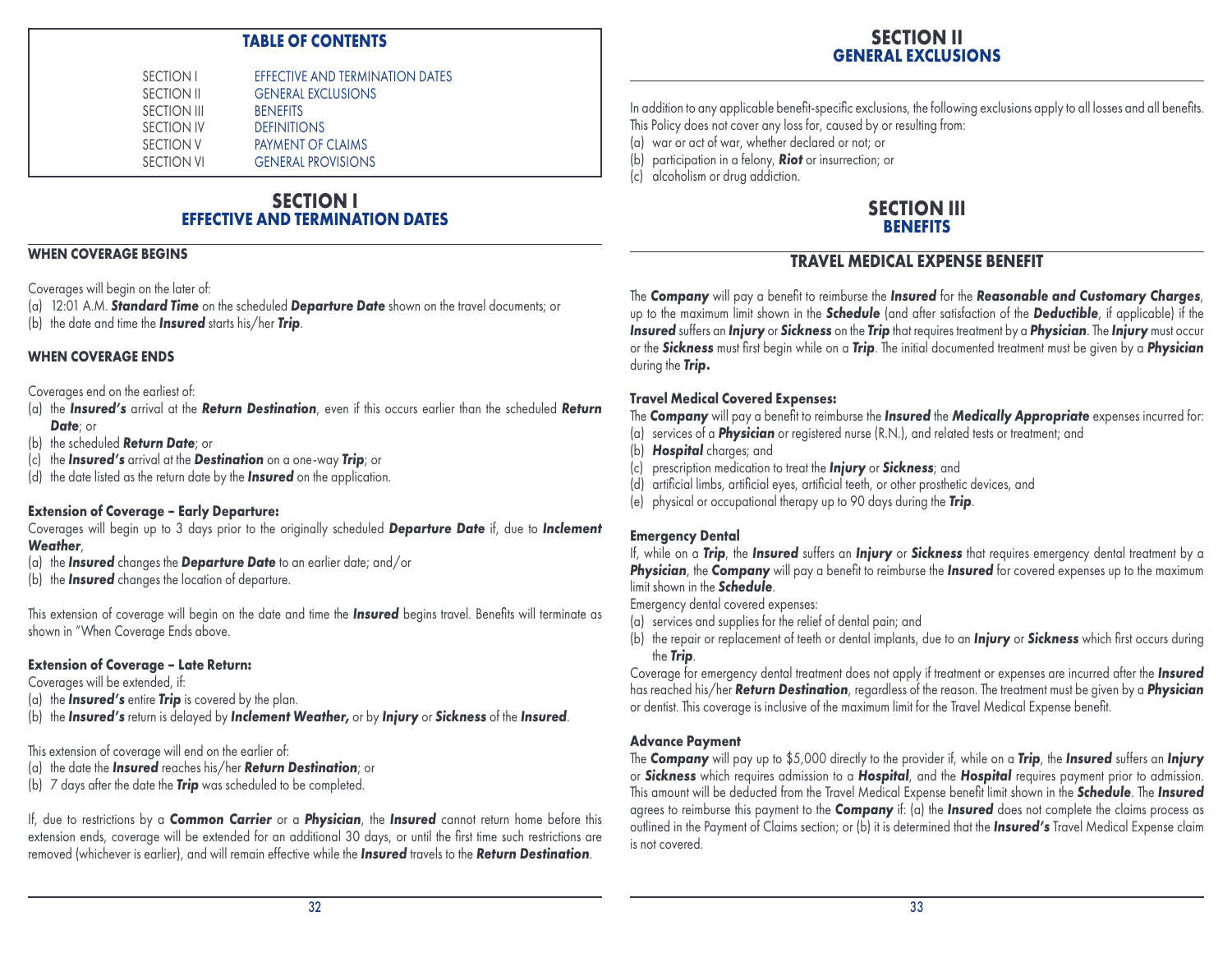- The *Company* will provide advance payment when required and requested by the *Insured*. However:
- (a) The *Company* reserves the right to deny a request for advance payment if the *Company* confirms that the **Insured's** claim is not covered under the Policy; and
- (b) An advance payment made by the *Company* is not a guarantee of claim approval.

#### **Travel Medical Expense Exclusions**

In addition to the General Exclusions, the following exclusions apply to the Travel Medical Expense Benefit. No benefits will be paid for any loss for, caused by, or resulting from

- (a) intentionally self-inflicted *Injury*, suicide, or attempted suicide of the *Insured*; or
- (b) pregnancy*,* except *Complications of Pregnancy*; or
- (c) participation in a *Professional Athletics Event* except as a spectator; or
- (d) participation in aviation and related activities such as skydiving and parachuting;
- (e) aviation, other than as a fare-paying passenger on a scheduled or charter flight operated by a scheduled airline; or
- (f) *Mental or Emotional Disorder* of the *Insured*; or
- (g) eyeglasses, hearing aids and examination for the prescription or fitting thereof; or
- (h) care or treatment which is not *Medically Appropriate*, except for related reconstructive surgery resulting from trauma, infection or disease; or
- (i) any service provided by the *Insured* or an *Immediate Family Member*; or
- (j) dental care or treatment, except for such care or treatment due to accidental *Injury* to sound natural teeth within 12 months of the *Injury* and except for dental care or treatment necessary due to congenital disease or anomaly; or
- (k) treatment in a government hospital; or
- (l) rest cures; or
- (m) *Pre-Existing Medical Conditions.*

## **EMERGENCY EVACUATION and REPATRIATION OF REMAINS**

The *Company* will pay a benefit to reimburse the *Insured*, up to the maximum limit shown in the *Schedule*, for Covered Emergency Evacuation Expenses incurred due to an *Injury* or *Sickness* of the *Insured* that occurs while on a *Trip*.

**Covered Emergency Evacuation Expenses** are the *Reasonable and Customary Charges* for *Transportation* that is *Medically Appropriate*, related medical services, and medical supplies incurred in connection with the Emergency Evacuation of the *Insured*. The *Transportation* must be:

- (a) ordered by the onsite attending *Physician*, who must certify that the severity of the *Injury* or *Sickness* of the **Insured** warrants the Emergency Evacuation; and
- (b) authorized in advance by the *Company* or the authorized representative. In the event the *Injury* or *Sickness* of the *Insured* prevents prior authorization of the Emergency Evacuation, Travel Guard must be notified as soon as reasonably possible; and
- (c) by the most direct and economical route possible.

## **Transportation will be provided**:

(a) from the place where the *Insured* is *Injured* or sick to the nearest adequate licensed medical facility where appropriate medical treatment can be obtained; and

- (b) from a local medical facility to the nearest adequate licensed medical facility to obtain appropriate medical treatment if the onsite attending *Physician* certifies that additional *Medically Appropriate* treatment is needed but not locally available; and the *Insured* is medically able to travel; and
- (c) to the *Primary Residence* of the *Insured*, or an adequate licensed medical facility nearest the *Primary Residence* of the *Insured*, to obtain further medical treatment or to recover after being treated at a local licensed medical facility, if the onsite attending *Physician* determines that the *Insured* is medically able to be transported and that the transportation is *Medically Appropriate*.

**Special Limitation:** In the event the **Company** or the **Company's** authorized representative could not be contacted to arrange for Covered Emergency Evacuation Expenses, benefits are limited to the amount the **Company** would have paid had the *Company* or its authorized representative been contacted. If benefits are reduced based on this determination, the *Insured* has the right to an external appeal.

## **REPATRIATION OF REMAINS**

The *Company* will pay a benefit to reimburse the *Insured* for Repatriation Covered Expenses up to the maximum limit shown in the *Schedule* to return the *Insured's* remains if he/she dies while on the *Trip*.

**Repatriation Covered Expenses** are limited to the *Reasonable and Customary Charges* for the expenses listed below. Travel Guard must make all arrangements and authorize all expenses in advance.

## **Repatriation Covered Expenses** include the *Reasonable and Customary Charges* for:

- (a) temporary storage costs for up to 15 days, or until local authorities will permit further transportation of the body, whichever is later; and
- (b) the most economical coffins or receptacles adequate for transportation of the remains; and
- (c) transportation of the remains, by the most direct and economical conveyance and route possible, to:
	- (1) the nearest location where the body can be embalmed or cremated, if not locally available; and
	- (2) the receiving funeral home or morgue, the *Return Destination*, or a different place of burial within the *Insured's* country of residence; and
- (d) the cost for creation and transmission of necessary documentation to transport the body, such as a death certificate, autopsy or police report, up to five copies per document.

#### **Special Limitation**:

In the event the *Company* or the *Company's* authorized representative could not be contacted to arrange for Repatriation Covered Expenses, benefits are limited to the amount the *Company* would have paid had the **Company** or its authorized representative been contacted. If benefits are reduced based on this determination, the **Insured** has the right to an external appeal.

#### **Advance Payment**

The *Company* will pay a benefit, up to the maximum limit shown in the *Schedule*, directly to the provider if, while on a *Trip*, the *Insured* suffers an *Injury* or *Sickness* which requires an emergency evacuation or repatriation of remains, and payment is required prior to *Transportation* or repatriation. This amount will be deducted from the Emergency Evacuation and Repatriation of Remains benefit limit, shown in the *Schedule*. The *Insured* agrees to reimburse this payment to the *Company* if: (a) the *Insured* does not file a claim for the expenses incurred as outlined in the Payment of Claims section; or (b) it is determined that the *Insured's* emergency evacuation or repatriation of remains claim is not covered.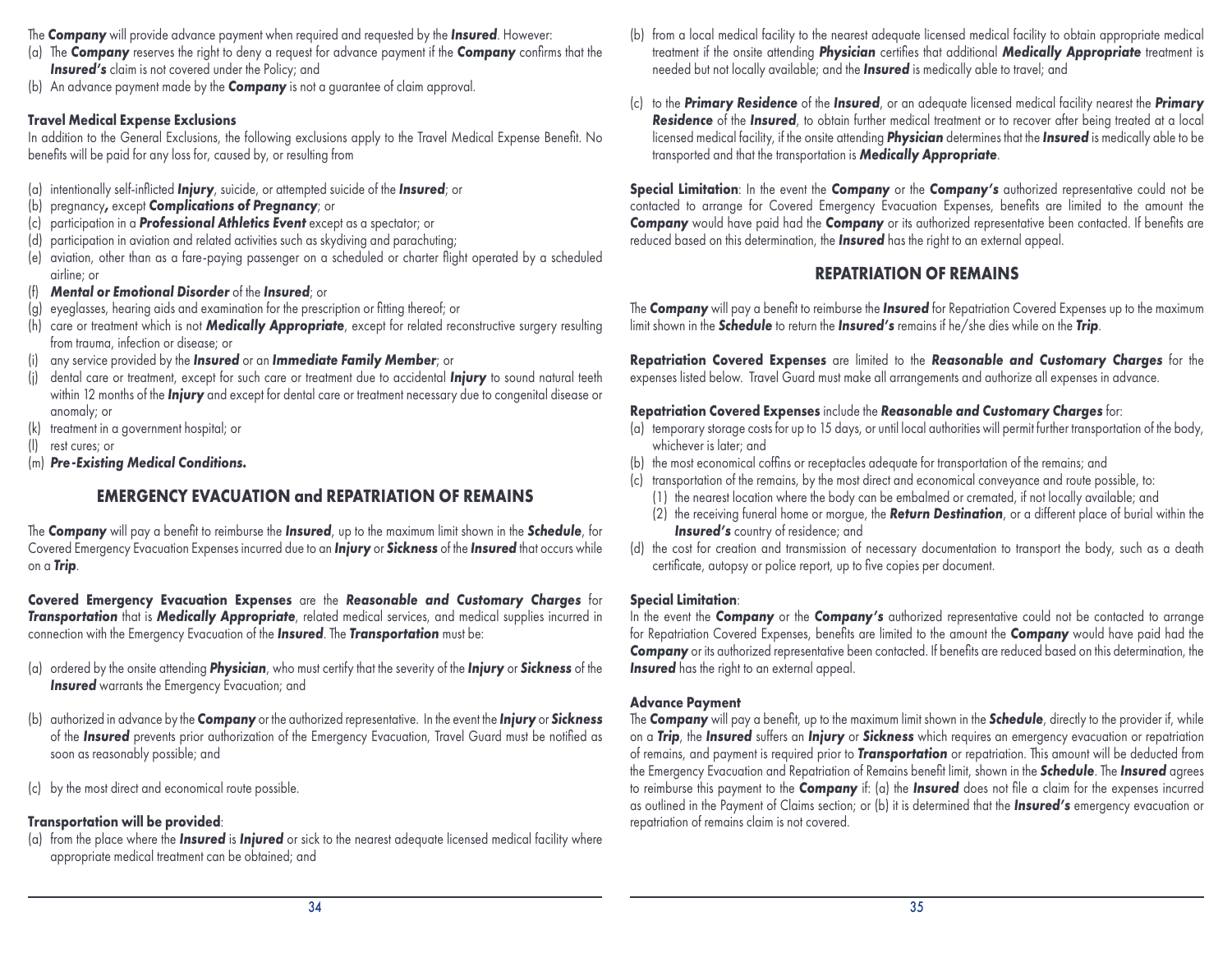- The *Company* will provide advance payment when required and requested by the *Insured*. However:
- (a) The *Company* reserves the right to deny a request for advance payment, if the *Company* confirms that the **Insured's** claim is not covered under the Policy; and
- (b) An advance payment made by the *Company* is not a guarantee of claim approval.

## **Emergency Evacuation and Repatriation of Remains Exclusions:**

In addition to the General Exclusions, the following exclusions apply to the Emergency Evacuation and Repatriation of Remains Benefit. No benefits will be paid for any loss for, caused by, or resulting from

- (a) intentionally self-inflicted *Injury*, suicide, or attempted suicide of the *Insured*; or
- (b) pregnancy*,* except *Complications of Pregnancy*; or
- (c) participation in a *Professional Athletics Event* except as a spectator; or
- (d) participation in aviation related activities such as skydiving and parachuting;
- (e) aviation, other than as a fare-paying passenger on a scheduled or charter flight operated by a scheduled airline; or
- (f) *Mental or Emotional Disorder* of the *Insured*; or
- (g) *Pre-Existing Medical Conditions.*

## **SECTION IV DEFINITIONS**

Terms within this Policy which are *Capitalized, Bold* and *Italicized* are defined below.

*Common Carrier* means an air, land, or sea conveyance operated under a license for the transportation of passengers for hire.

*Company* means National Union Fire Insurance Company of Pittsburgh, Pa.

*Complications of Pregnancy* means conditions requiring *Hospital* stays (when the pregnancy is not terminated) whose diagnoses are distinct from pregnancy but are adversely affected by pregnancy or are caused by pregnancy such as acute nephritis, nephrosis, cardiac decompensation, missed abortion, preeclampsia and similar medical and surgical conditions of comparable severity and shall not include false labor, occasional spotting, physician-prescribed rest during the period of pregnancy, morning sickness, hyperemesis gravidarum, and similar conditions associated with the management of a difficult pregnancy not constituting a nosologically distinct complication of pregnancy; and nonelective caesarean section, ectopic pregnancy which is terminated and spontaneous termination of pregnancy, which occurs during a period of gestation in which a viable birth is not possible.

*Deductible* means the amount of charges that must be incurred by an *Insured* before benefits become payable. The amount of the deductible is shown in the *Schedule* for each benefit to which a deductible applies

*Departure Date* means the date on which the *Insured* is originally scheduled to leave on his/her *Trip*. This date is specified in the travel documents.

*Destination* means any place the *Insured* expects to travel to on his/her *Trip*, as shown on the travel documents.

*Hospital* means a short-term, acute, general hospital which:

- (1) is primarily engaged in providing, by or under the continuous supervision of physicians, to inpatients, diagnostic services and therapeutic services for diagnosis, treatment and care of injured or sick persons;
- (2) has organized departments of medicine and major surgery;
- (3) has a requirement that every patient must be under the care of a physician or dentist;
- (4) provides 24-hour nursing service by or under the supervision of a registered professional nurse (R.N.);
- (5) if located in New York State, has in effect a hospitalization review plan applicable to all patients which meets at least the standards set forth in section 1861(k) of United States Public Law 89-97 (42 USCA 1395x(k));
- (6) is duly licensed by the agency responsible for licensing such hospitals; and
- (7) is not, other than incidentally, a place of rest, a place primarily for the treatment of tuberculosis, a place for the aged, a place for drug addicts, alcoholics, or a place for convalescent, custodial, educational, or rehabilitory care.

*Immediate Family Member* means husband, wife or domestic partner or child; birth or adoptive parent, child, or sibling; stepparent, stepchild, stepbrother, or stepsister; father-in-law, mother-in-law, son-in-law, daughter-inlaw, brother-in-law, or sister-in-law; grandparent or grandchild; and spouse of a grandparent or grandchild.

*Inclement Weather* means any severe weather condition which delays the scheduled arrival or departure of a *Common Carrier* or causes closure of public roadways by government authorities and the *Insured* is traveling in an owned *or* rented vehicle.

*Injury/Injured* means physical bodily harm.

*Insured* means a person:

- (a) for whom any required application form has been completed; and
- (b) for whom any required cost has been paid; and
- (c) for whom a *Trip* is scheduled.

*Loss* means financial or physical damage sustained by the *Insured* as a consequence of one or more of the events against which the *Company* has undertaken to compensate the *Insured*.

*Medically Appropriate* means an adequate and acceptable course of treatment or *Transportation* in the opinion of the onsite attending *Physician*.

*Mental or Emotional Disorder* means any condition or disease regardless of its cause, listed in the most recent edition of the American Psychiatric Association Diagnostic and Statistical Manual of Mental Disorders on the date the medical care or treatment is rendered to the *Insured*.

**Physician** means a licensed practitioner of the healing arts acting within the scope of their license. The treating physician cannot be the *Insured* or an *Immediate Family Member.*

*Pre-Existing Medical Condition* means an *Injury*, *Sickness* or other condition of the *Insured* for which care, treatment, medical advice or diagnosis was recommended or received by a *Physician* within the 60 day period ending on the effective date of coverage.

*Primary Residence* means the *Insured's* fixed and permanent home for legal and tax purposes.

**Professional Athletic Event** means a sporting contest in which the *Insured* participates under contract in exchange for an agreed-upon salary. This does not include athletes participating in exchange for a scholarship or tuition.

## *Reasonable and Customary Charges* means expenses which:

(a) are charged for treatment, supplies, or medical services *Medically Appropriate* to treat the *Insured's* condition; and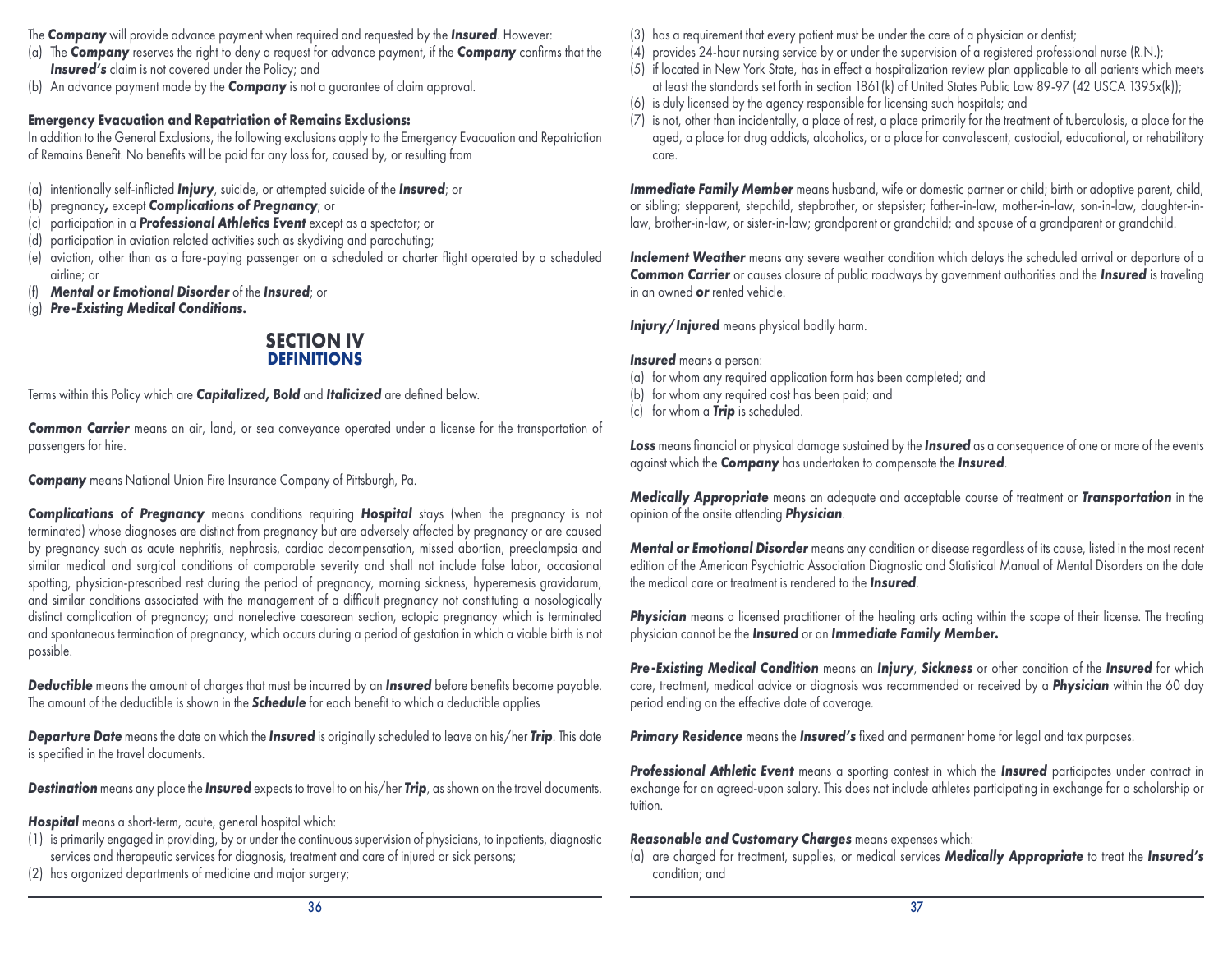- (b) do not exceed the usual level of charges for similar treatment, supplies or medical services in the locality where the expenses are incurred; and
- (c) do not include charges that would not have been made if no insurance existed. In no event will the reasonable and customary charges exceed the actual amount charged.

*Return Date* means the date on which the *Insured* is scheduled to return to the point where the *Trip* started or to a different specified *Return Destination*. This date is shown in the travel documents.

*Return Destination* means the *Primary Residence* of the *Insured*, or a different final *Destination* as shown in the travel documents.

*Riot* means three or more people violently disturbing the peace causing immediate danger, damage, or injury to others or to property.

**Schedule** means the Schedule of Benefits shown in the front of this Policy.

*Sickness* means an illness or disease diagnosed and/or treated by a *Physician* after the effective date of coverage of the Policy.

*Standard Time* means the local time zone at the *Insured's* location.

*Transportation* means any land, sea or air conveyance required to transport the *Insured* during an Emergency Evacuation.

*Trip* means a period of travel away from home to a *Destination* outside the *Insured's* city of residence. The trip has a defined *Departure Date* and *Return Date*; and does not exceed 180 days.

## **SECTION V PAYMENT OF CLAIMS**

**Claim Procedures: Notice of Claim:** Written notice of claim must be given to Travel Guard within twenty days after the occurrence or commencement of any *Loss* covered by the policy, or as soon thereafter as is reasonably possible. Notice given by or on behalf of the *Insured* or the beneficiary to Travel Guard at 3300 Business Park Drive, Stevens Point, WI 54482 (telephone 1.877.249.5376), with information sufficient to identify the *Insured*, shall be deemed notice to the *Company*.

The **Insured** may initiate the claim online at [https://claims.travelguard.com/.](https://claims.travelguard.com/) Utilizing this method will allow the **Insured** to view the status of the claim in real time.

The completed claim forms can be sent back to AIG Claims, Inc. via website, mail, fax or email.

Contact information:

- Online: https://claims.travelauard.com/
- Mail: PO Box 47, Stevens Point, WI 54481
- Telephone: 1.877.249.5376
- E-mail: [claimsdoc@aig.com](mailto:%20claimsdoc%40aig.com?subject=)
- Fax: 1.715.345.1141

AIG Claims, Inc. will accept electronic copies of claim submissions, except as expressly stated elsewhere. However, AIG Claims, Inc. may, at its discretion, require original documentation to be sent.

**Claim Forms:** AIG Claims, Inc., upon receipt of a notice of claim, will furnish to the claimant such forms as are usually furnished by it for filing proofs of *Loss*. If such forms are not furnished within fifteen days after the giving of such notice the claimant shall be deemed to have complied with the requirements of this policy as to proof of *Loss* upon submitting, within the time fixed in the policy for filing proofs of *Loss*, written proof covering the occurrence, the character and extent of the *Loss* for which claim is made.

**Claim Procedures: Proof of Loss:** Written proof of *Loss* must be furnished to AIG Claims, Inc. at its said office within one hundred twenty days after the date of such *Loss*. Failure to furnish such proof within the time required shall not invalidate nor reduce any claim if it was not reasonably possible to give proof within such time, provided such proof is furnished as soon as reasonably possible and in no event, except in the absence of legal capacity, later than one year from the time proof is otherwise required. The *Insured* must provide the following:

- (a) a trip invoice, itinerary or confirmation showing details of the *Trip* (dates of travel, destination, etc.); and
- (b) signed patient (or next of kin) authorization to release medical information; and
- (c) medical, treatment, emergency room, admission and/or discharge records detailing the condition that was treated; and
- (d) copies of all bills, invoices, receipts, and applicable credit card or bank statements pertaining to the claimed expenses; and
- (e) for claims due to *Injury,* a police, accident, incident or emergency room report which provides details of the event; and
- (f) any other information reasonably required to prove the *Loss*.

**Payment of Claims: When Paid:** Claims payable under this policy for any *Loss* will be paid immediately upon receipt of due written proof of such **Loss**.

**Payment of Claims: To Whom Paid:** Benefits are payable to the *Insured* who purchased this Policy. Any benefits payable due to that *Insured's* death will be paid to the survivors of the first surviving class of those that follow:

- (a) the beneficiary named by the *Insured* and on file with Travel Guard; if none is available, then
- (b) to the *Insured's* spouse, if living. If no living spouse, then
- (c) to the *Insured's* estate.

If a benefit is payable to a minor or other person who is incapable of giving a valid release, the *Company* may pay up to \$1,000 to a relative by blood or connection by marriage of the *Insured* or beneficiary who is deemed by the *Company* to be equitably entitled thereto. Any payment the *Company* makes in good faith fully discharges the *Company* to the extent of that payment.

**Recovery -** These paragraphs apply when another party (including any insurer) is or may be found to be responsible for an *Insured's Loss*, and the *Company* has provided benefits related to that *Loss*. As permitted by applicable state law, unless preempted by federal law, the *Company* may be subrogated to all rights of recovery against any such party (including the *Insured's* own insurance carrier) for the benefits the *Company*  has provided to the *Insured* under this policy. Subrogation means that the *Company* has the right independently of the *Insured* to proceed directly against the other party to recover the benefits that the *Company* has provided.

Subject to applicable state law, unless preempted by federal law, the *Company* may have a right of reimbursement if the *Insured* or anyone on the *Insured's* behalf receives payment from any responsible party (including the **Insured's** own insurance carrier) from any settlement, verdict or insurance proceeds, in connection with the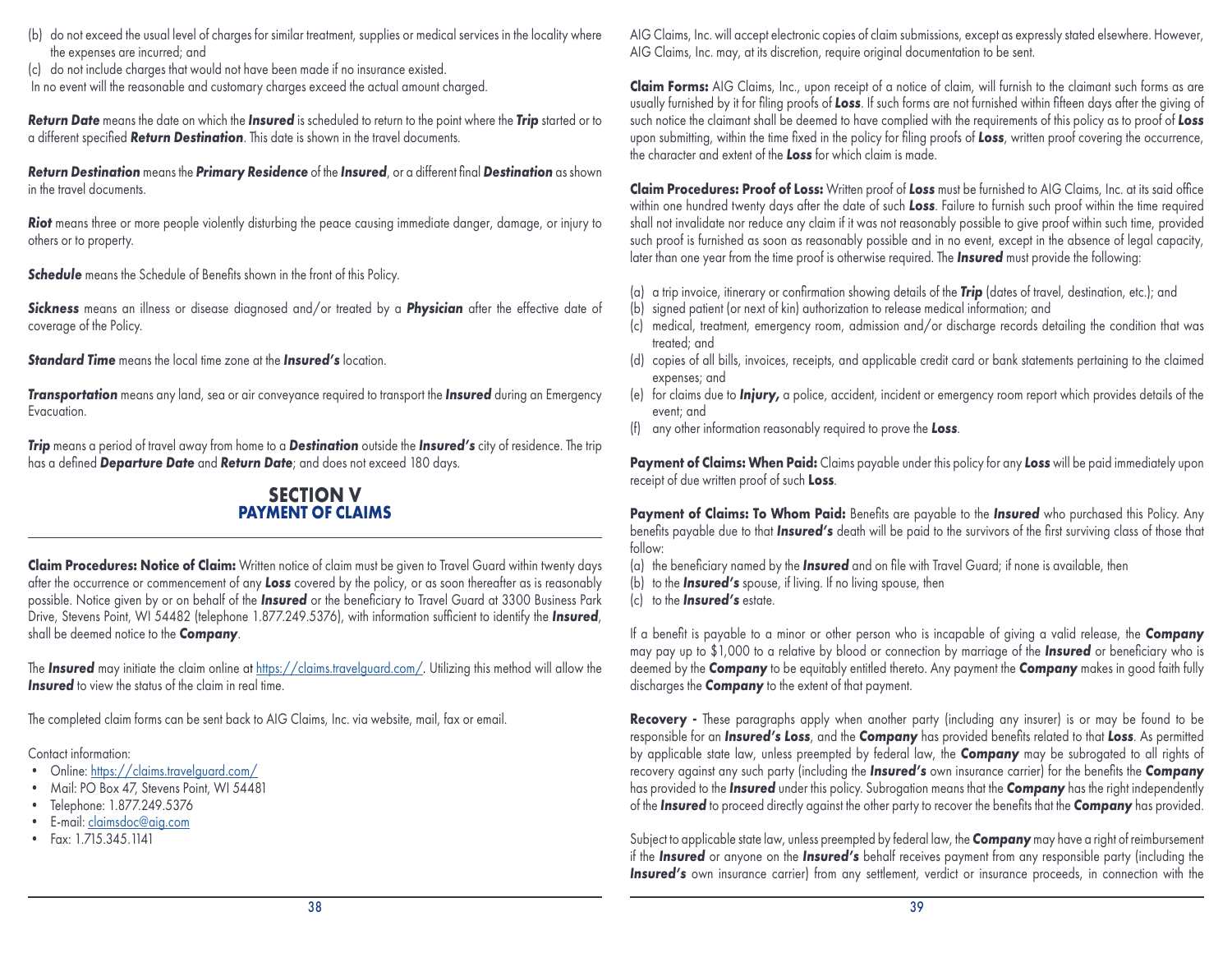Loss for which the **Company** provided benefits. Under New York General Obligations Law Section 5-335, the *Company's* right of recovery does not apply when a settlement is reached between a plaintiff and defendant unless a statutory right of reimbursement exists. The law also provides that when entering into a settlement, it is presumed that the *Insured* did not take any action against the *Company's* rights or violate any contract between the *Insured* and the *Company*. The law presumes that the settlement between the *Insured* and the responsible party does not include compensation for the cost of health care services for which the *Company* provided benefits.

The *Company* requests that the *Insured* notify the *Company* within 30 days of the date when any notice is given to any party, including an insurance company or attorney, of the *Insured's* intention to pursue or investigate a claim to recover damages or obtain compensation due to the *Loss* sustained by the *Insured* for which the *Company* has provided benefits. The *Insured* must provide all information requested by the *Company* or the **Company's** representatives including, but not limited to, completing and submitting any applications or other forms or statements as the *Company* may reasonably request.

## **SECTION VI GENERAL PROVISIONS**

**Entire Contract: Changes:** This Policy, *Schedule*, application form and any attachments are the entire contract of insurance. No agent may change it in any way. Only an officer of the *Company* may approve a change. Any such change must be shown in this Policy or its attachments.

**Acts of Agents**. No agent or any person or entity has authority to accept service of the required proof of *Loss* or demand arbitration on the *Company's* behalf nor to alter, modify, or waive any of the provisions of this Policy.

**Physical Examination and Autopsy.** The *Company* at its own expense has the right and opportunity to examine the person of any *Insured* whose *Loss* is the basis of claim under this Policy when and as often as it may reasonably require during the pendency of the claim and to perform an autopsy in case of death where it is not forbidden by law.

**Beneficiary Designation and Change.** The *Insured's* beneficiaries are the persons designated by the *Insured* and on file with Travel Guard. The right to change the beneficiary is reserved to the *Insured,* and the consent of the beneficiary(ies) shall not be required to surrender this Policy or to change any beneficiary(ies), or to any other changes in this policy.

**Assignment.** An *Insured* may not assign any of his or her rights, privileges or benefits under this Policy without the prior consent of the *Company*.

**Misstatement of Age**. If premiums and benefits are based on age and the *Insured* has misstated his or her age in a written instrument signed by the *Insured*, there will be a fair adjustment of premiums and benefits based on his or her true age.

Misstatement of Information. No misrepresentation shall avoid any contract of insurance or defeat recovery thereunder unless such misrepresentation was material. No misrepresentation shall be deemed material unless knowledge by the insurer of the facts misrepresented would have led to a refusal by the insurer to make such contract.

Legal Actions. No action at law or in equity may be brought to recover on this Policy prior to the expiration of 60 days after written proof of *Loss* has been furnished in accordance with the requirements of this Policy. No such action may be brought after the expiration of 5 years after the time written proof of *Loss* is required to be furnished.

Arbitration. Notwithstanding anything in this coverage to the contrary, any claim arising out of or relating to this contract, or its breach, may be settled by arbitration, if mutually acceptable. Arbitration will be administered by the American Arbitration Association in accordance with its Commercial rules except to the extent provided otherwise in this clause. Judgment upon the award rendered in such arbitration may be entered in any court having jurisdiction thereof. All fees and expenses of the arbitration shall be borne by the parties equally. However, each party will bear the expense of its own counsel, experts, witnesses, and preparation and presentation of proofs. The arbitrators are precluded from awarding punitive, treble or exemplary damages, however so denominated. If more than one *Insured* is involved in the same dispute arising out of the same Policy and relating to the same *Loss* or claim, all such *Insureds* will constitute and act as one party for the purposes of the arbitration. Nothing in this clause will be construed to impair the rights of the *Insureds* to assert several, rather than joint, claims or defenses.

**Concealment or Fraud.** No statement made by the *Insured* shall avoid the insurance nor reduce benefits thereunder unless contained in a written instrument signed by the *Insured*.

Payment of Premium. Coverage is not effective unless all premium due has been paid to Travel Guard prior to a date of *Loss* or insured occurrence.

**Termination of this Policy.** Termination of this Policy will not affect a claim for *Loss* if the *Loss* occurred while this Policy was in force.

**Transfer of Coverage.** Coverage under this Policy cannot be transferred by the *Insured* to anyone else.

**Controlling Law:** Any part of this Policy, which on its effective date, conflicts with the statutes of the state in which the *Insured* resides on such date is hereby amended to conform to the minimum requirements of such statutes.

T30361NUFIC-ME-NY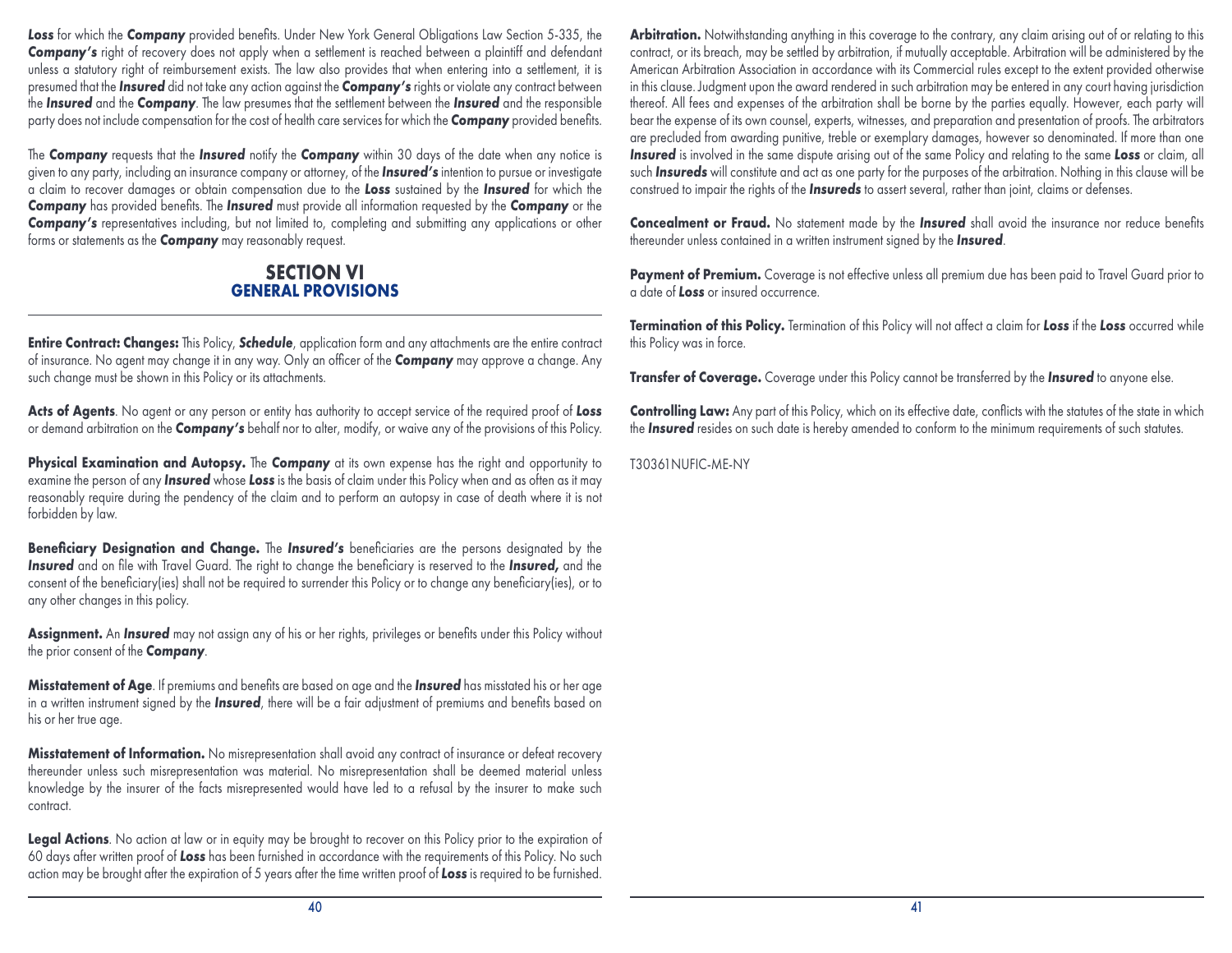Executive Offices: 1271 Ave of the Americas Floor 37, New York, NY 10020-1304 (212) 458-5000 (a capital stock company, herein referred to as the Company)

## **NON-FLIGHT ACCIDENTAL DEATH AND DISMEMBERMENT RIDER**

This Rider is attached to and made part of your insurance plan. It is subject to all of the definitions, exclusions, limitations and provisions of the plan.

The *Company* will pay the *Insured* for this benefit for one of the Losses shown in the Table of Losses below if the *Insured* is *Injured* during the *Trip*. The *Loss* must occur within 180 days of the date of the accident that caused the *Injury*. The *Company* will pay the percentage shown below of the maximum limit shown in the *Schedule*.

If more than one Loss is sustained by an *Insured* as a result of the same accident, only one amount, the largest applicable to the Losses incurred, will be paid. The *Company* will not pay more than 100% of the maximum limit for all Losses due to the same accident.

#### **Table of Losses**

| Loss of | $%$ of maximum limit |
|---------|----------------------|
|         |                      |
|         |                      |
|         |                      |
|         |                      |
|         |                      |
|         |                      |
|         |                      |

"Loss" with regard to:

(a) hand or foot means actual severance through or above the wrist or ankle joints;

(b) sight means entire and irrecoverable Loss of sight in that eye.

**EXPOSURE:** The *Company* will pay a benefit for covered Losses as specified above which result from an *Insured* being unavoidably exposed to the elements due to an accidental *Injury* during the *Trip*. The *Loss* must occur within 365 days after the event which caused the exposure.

*DISAPPEARANCE:* The *Company* will pay for loss of life as shown above if the *Insured's* body cannot be located within one year after a disappearance due to an accident during the *Trip*.

**Accidental Death and Dismemberment Exclusions:** In addition to the General Exclusions, the following exclusions apply to the Flight Guard Benefit. No benefits will be paid for any loss for, caused by, or resulting from:

- (a) intentionally self-inflicted *Injury*, suicide, or attempted suicide of the Insured; or
- (b) the *Insured's* participation in aviation, other than as a fare paying passenger on a scheduled or charter flight operated by a scheduled airline; or
- (c) pregnancy, except *Complications of Pregnancy*; or
- (d) *Mental or Emotional Disorder* of the *Insured*; or
- (e) *Pre-Existing Medical Conditions*.

**Company** means National Union Fire Insurance Company of Pittsburgh, Pa.

*Complications of Pregnancy* means conditions requiring *Hospital* stays (when the pregnancy is not terminated) whose diagnoses are distinct from pregnancy but are adversely affected by pregnancy or are caused by pregnancy such as acute nephritis, nephrosis, cardiac decompensation, missed abortion, preeclampsia and similar medical and surgical conditions of comparable severity and shall not include false labor, occasional spotting, physician-prescribed rest during the period of pregnancy, morning sickness, hyperemesis gravidarum, and similar conditions associated with the management of a difficult pregnancy not constituting a nosologically distinct complication of pregnancy; and nonelective caesarean section, ectopic pregnancy which is terminated and spontaneous termination of pregnancy, which occurs during a period of gestation in which a viable birth is not possible.

*Injury*/*Injured* means physical bodily harm.

#### *Insured* means a person:

(a) for whom any required application form has been completed; and

- (b) for whom any required cost has been paid; and
- (c) for whom a *Trip* is scheduled.

*Mental or Emotional Disorder* means any condition or disease regardless of its cause, listed in the most recent edition of the American Psychiatric Association Diagnostic and Statistical Manual of Mental Disorders on the date the medical care or treatment is rendered to the *Insured*.

*Pre-Existing Medical Condition* means an *Injury*, *Sickness* or other condition of the *Insured* for which care, treatment, medical advice or diagnosis was recommended or received by a physician within the 60 day period ending on the effective date of coverage.

**Schedule** means the Schedule of Benefits shown in the front of this Policy.

*Trip* means a period of travel away from home to a destination outside the *Insured's* city of residence. The trip has a defined departure date and return date; and does not exceed 180 days. Return date means the date on which the *Insured* is scheduled to return to the point where the trip started or to a different specified return destination. This date is shown in the travel documents.

**Proof of Loss:** The *Insured* must provide Travel Guard with the following:

(a) signed patient (or next of kin) authorization to release medical information; and

(b) medical, treatment, emergency room, admission, and/or discharge records detailing the condition that was treated; and

(c) for claims due to *Injury*, a police, accident, incident or emergency room report which provides details of the event.

The President and Secretary of the National Union Fire Insurance Company of Pittsburgh, Pa. witness this Rider.

is lo

President Secretary

T30363NUFIC-ADD-NY 2019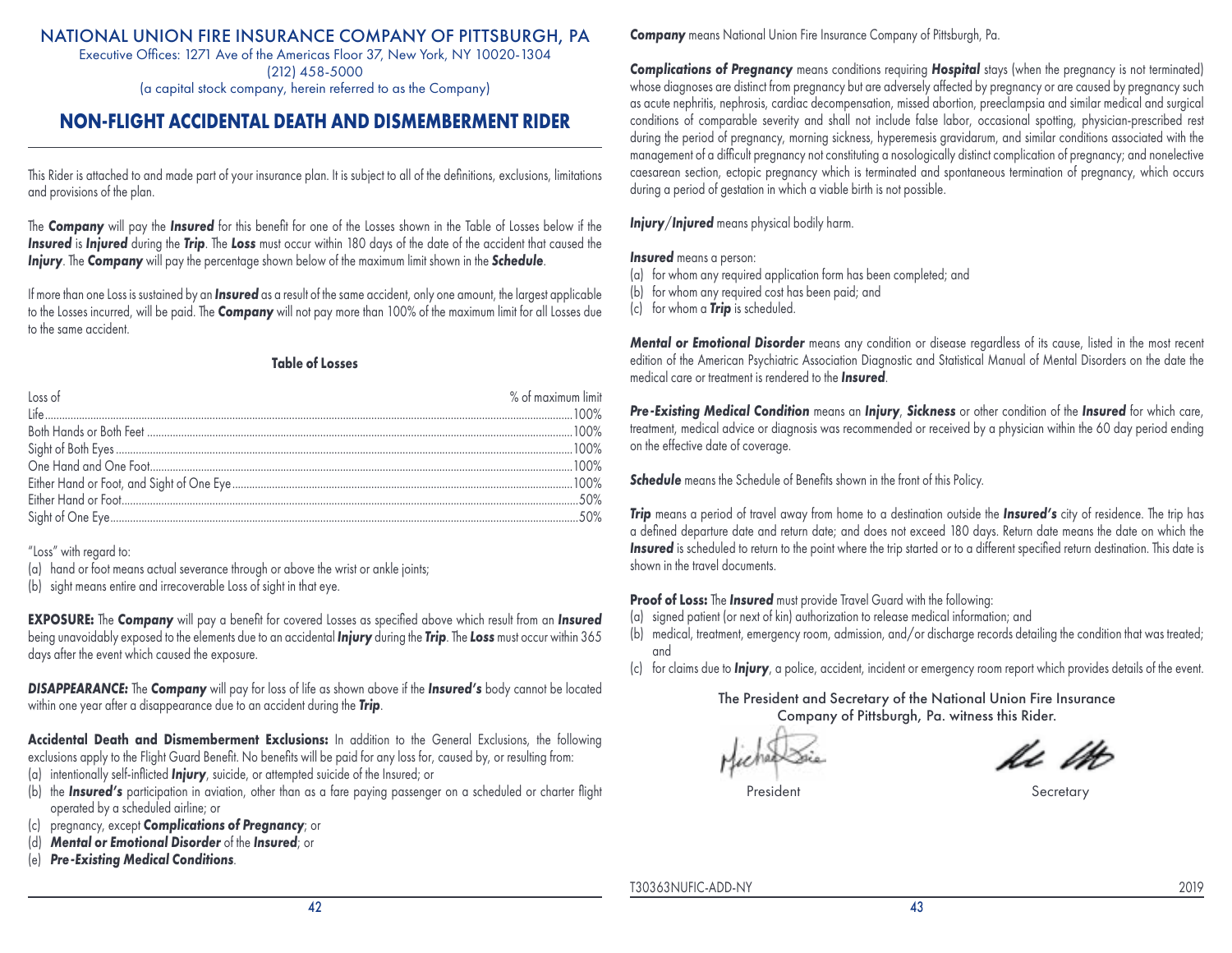Executive Offices: 1271 Ave of the Americas Floor 37, New York, NY 10020-1304 (212) 458-5000

(a capital stock company, herein referred to as the Company)

## **PRE-EXISTING MEDICAL CONDITION EXCLUSION WAIVER RIDER**

This Rider is attached to and made part of your insurance plan. It is subject to all of its definitions, exclusions, limitations and provisions.

## **PRE-EXISTING MEDICAL CONDITION EXCLUSION WAIVER**

The *Company* will waive the *Pre-Existing Medical Condition* exclusion if the amount of coverage purchased equals all trip costs up to the maximum shown in the *Schedule* including any subsequent arrangements made for the same *Trip*. The Insured must update the coverage to include the additional cost of the subsequent arrangements within 21 days of payment to the *Travel Supplier*.

If the *Insured* does not insure all trip costs, this waiver will be terminated and the *Pre-Existing Medical Conditions* exclusion will apply.

If the *Insured's* trip costs are greater than the maximum amount shown in the Schedule, the waiver will still apply as long as the maximum amount of coverage is purchased.

This waiver does not apply to any trip taken for the purpose of receiving medical treatment.

*Company* means National Union Fire Insurance Company of Pittsburgh, Pa.

Insured means a person:

- (a) for whom any required application form has been completed; and
- (b) for whom any required cost has been paid; and
- (c) for whom a trip is scheduled.

*Pre-Existing Medical Condition* means an injury, sickness or other condition of the *Insured*, for which care, treatment, medical advice or diagnosis was recommended by or received from a physician within the 2 month period ending on the effective date of coverage.

**Schedule** means the Schedule of Benefits shown in the front of this Policy.

*Travel Supplier* means the company or common carrier that provides travel arrangements for the *Insured's Trip*.

*Trip* means a period of travel away from home to a *Destination* outside the Insured's city of residence. The trip has a defined *Departure Date* and return date; and does not exceed 180 days. Return date means the date on which the *Insured* is scheduled to return to the point where the trip started or to a different specified return destination. This date is shown in the travel documents.

v. lo

President Secretary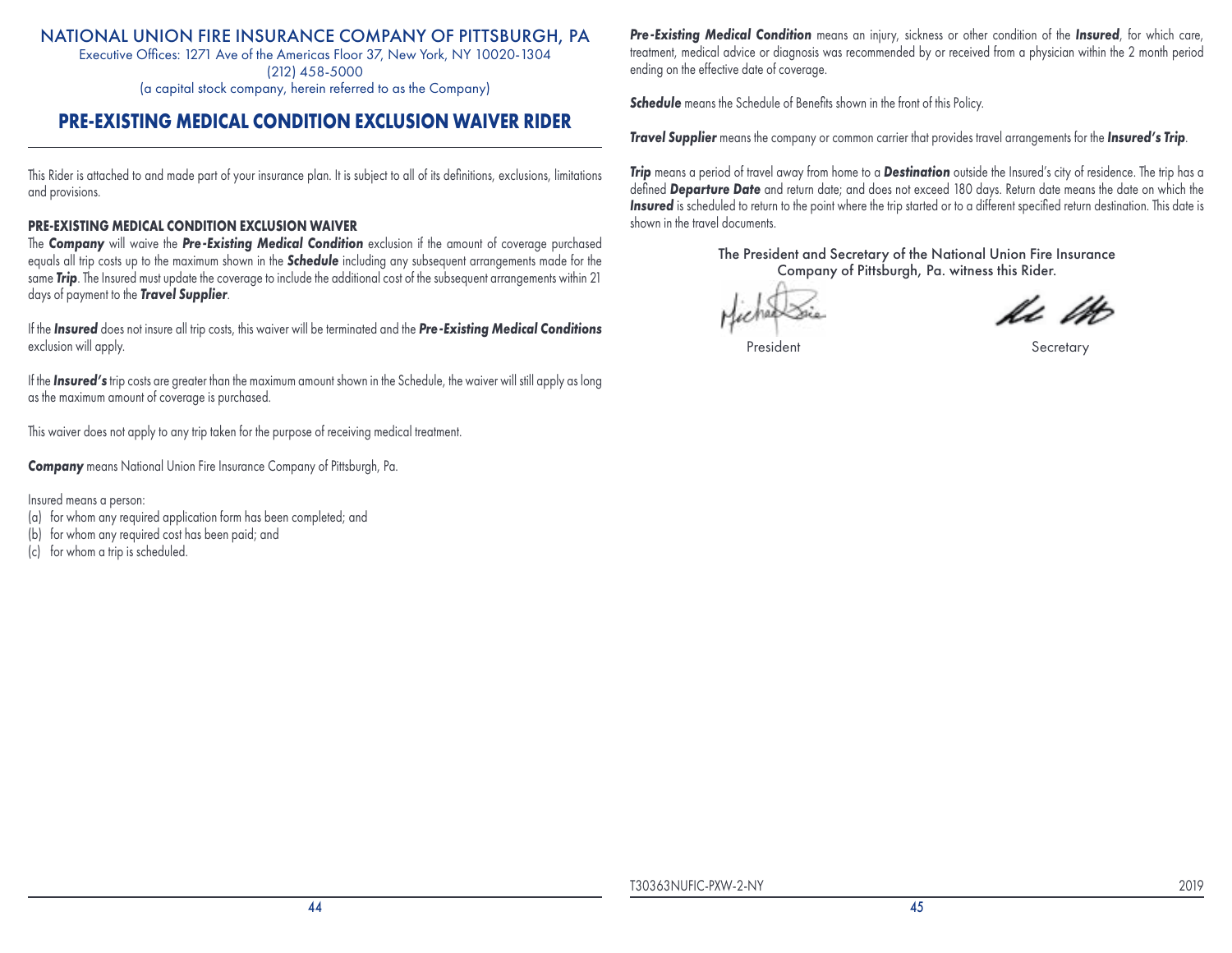## **ASSISTANCE SERVICES\***

All assistance services provided by AIG Travel, Inc. ("AIG Travel") are non-insurance services. AIG Travel will help arrange services, but any cost associated with securing the services are at the insured's sole expense.

#### **Travel Medical Assistance**

- Emergency medical transportation assistance
- Assist with repatriation of mortal remains
- Return travel arrangements
- Emergency prescription replacement assistance
- Coordination of doctor or specialist
- Medical evacuation quote
- In-patient and out-patient medical case management
- Medical payment arrangements
- Coordinate the renting and/or replacement of medical equipment
- Physician/hospital/dental/vision referrals
- Qualified liaison for relaying medical information to family members
- Arrangements for visitor to the bedside of hospitalized Insured
- Eyeglasses and corrective lens replacement assistance
- Medical cost containment/expense recovery
- Medical bill audits
- Coordinate shipment of medical records

## **Worldwide Travel Assistance**

- Lost baggage search; stolen luggage replacement assistance
- Lost passport/travel documents assistance
- ATM locator
- Emergency cash transfer assistance
- Travel information including visa/passport requirements
- Emergency telephone interpretation assistance
- Urgent message relay to family, friends or business associates
- Up-to-the-minute travel delay reports
- Assist with obtaining long-distance calling cards for worldwide telephoning
- Inoculation information
- Embassy or consulate information
- Currency conversion or purchase assistance
- Up-to-the-minute information on local medical advisories, epidemics, required immunizations and available preventive measures
- Up-to-the-minute travel supplier strike information
- Legal referrals/bail bond assistance
- Worldwide public holiday information
- Flight rebooking assistance
- Hotel rebooking assistance
- Rental vehicle booking assistance
- Coordinate emergency return travel arrangements
- Roadside assistance
- Rental vehicle return assistance
- Guaranteed hotel check-in
- Missed connections coordination

## **Concierge Services**

- Assist with restaurant reservations
- Ground transportation arrangements
- Event ticketing arrangements
- Tee times and course referrals
- Floral services

## **Roadside Assistance\*\***

24-Hour Roadside Assistance Services

- Towing Assistance When towing is necessary, the covered vehicle will be towed to the nearest service facility or to any location requested by the insured
- Flat Tire Assistance Service consists of the replacement of a flat tire with the covered vehicle's spare tire. Towing assistance will be provided if needed
- Oil, Fluid, and Water Delivery Service An emergency supply of oil, fluid, and water will be delivered to your covered vehicle
- Fuel Delivery Service An emergency supply of fuel will be delivered to any covered insured
- Lock-out Assistance Assistance will be provided in gaining lawful entry to a covered vehicle if the keys are lost or locked inside
- Battery Assistance Battery assistance (jump-start) will be provided to any insured
- Collision Assistance If a/an inured is involved in a collision in the covered vehicle, towing assistance will be arranged when needed, to direct the vehicle back to the issuing dealership, if possible, or to the nearest qualified repair facility

## **Pet Return Service**

If while on a *Trip* you become unable to continue traveling due to a *Sickness* or *Injury*, AIG Travel will arrange to return your domestic pets that accompanied you on the *Trip* to your residence or another location in the U.S.

## **Vehicle Return Assistance**

AIG Travel will make arrangements for the return of your vehicle back to your primary residence should you become ill/injured and unable to drive.

- Non-insurance services are provided by Travel Guard.
- Roadside Assistance provided by Quest Towing Services, LLC, 106 West Tolles Drive, St Johns, MI 48879. \$100 limit per occurrence. The authorized service providers contracted to perform the service are independent contractors and not agents or employees of Quest Towing Services, LLC, or Travel Guard. To access the roadside assistance services, customer must contact Travel Guard directly to arrange for services to be rendered. Neither Quest Towing Services, LLC, Travel Guard, nor their affiliates can assume liability for any damages resulting from the acts of the service provider. Any personal injury or damage to a member's property must be filed against the service facility.

## T30361NUFIC-NI